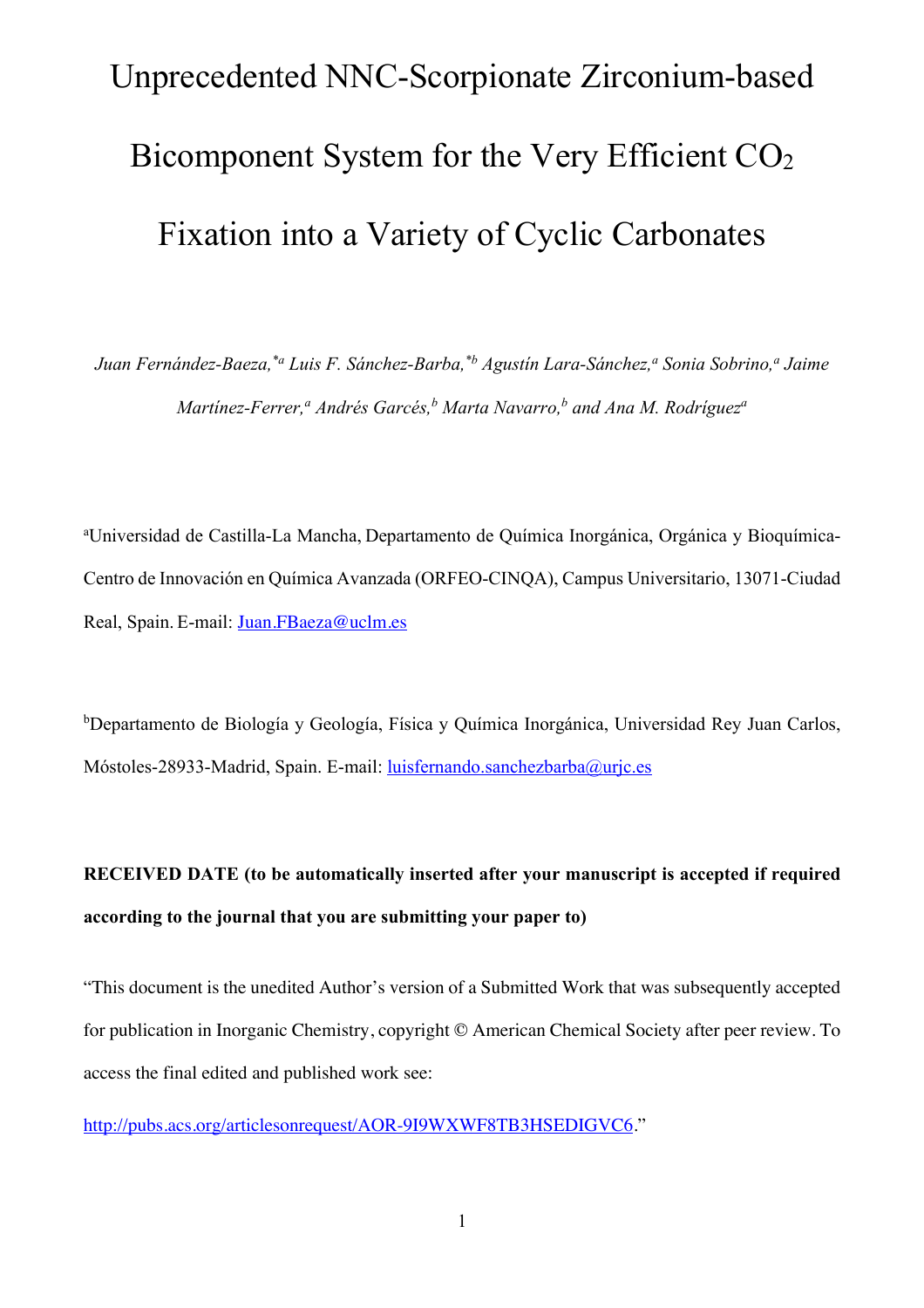#### **ABSTRACT**

Two new derivatives of the bis(3,5-dimethylpyrazol-1-yl)methane modified by introduction of organosilyl groups on the central carbon atom, one of which bearing a chiral fragment, have been easily prepared. We verified the potential utility of these compounds through the reaction with  $[Zr(NMe<sub>2</sub>)<sub>4</sub>]$  for the preparation of the first zirconium complexes in which an ancillary bis(pyrazol-1yl)methanide acts as a robust monoanionic tridentate scorpionate in a  $\kappa^3$ -NNC chelating mode, forming highly tensioned four-membered heterometallacycles. These  $\kappa^3$ -NNC-scorpionate zirconium amides were investigated as catalysts in combination with tetra-*n*-butylammonium bromide for  $CO<sub>2</sub>$  fixation into five‐membered cyclic carbonate products. The study has led to the development of the first zirconium-based bicomponent systems for the efficient and selective cycloaddition reaction of  $CO<sub>2</sub>$ with epoxides, which display very broad substrate scope, including mono-, di- and challenging biorenewable tri-substituted terpene derived substrates, such as limonene oxide, under mild and solventfree conditions.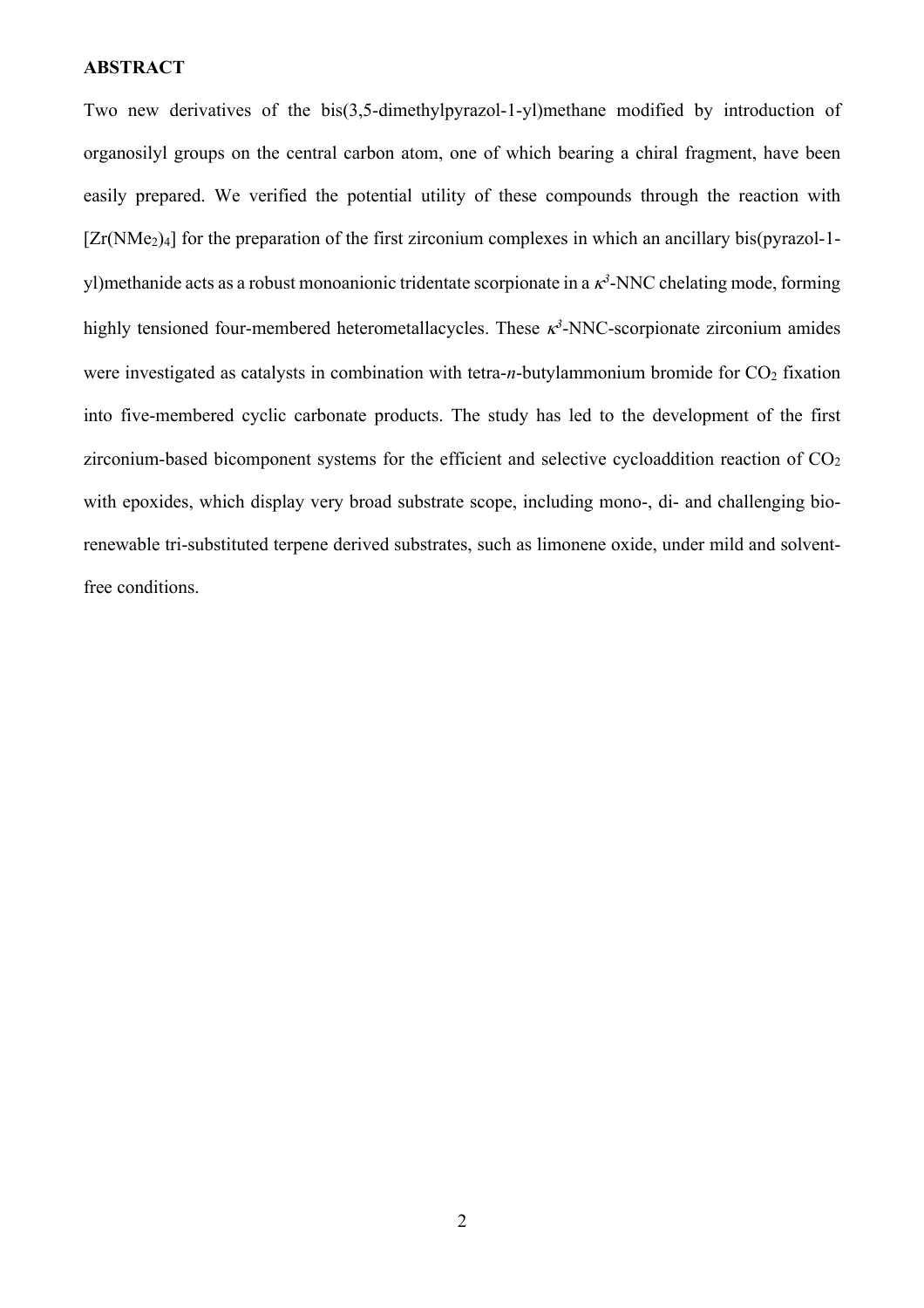#### **INTRODUCTION**

Over the last two decades, our research group has pioneered the modification of the bis(pyrazol-1 yl)methane (bpzm) molecule through the bridging carbon atom, <sup>1b,c</sup> by adding organic functional groups to form heteroscorpionate ligands.<sup>1</sup> This procedure has allowed us to design a wide variety of novel achiral, chiral and enantiopure NNO,<sup>2</sup> NNS,<sup>3</sup> NNN<sup>4</sup> and NNCp<sup>5</sup>  $\kappa$ <sup>3</sup>-scorpionate ligands to prepare very efficient catalysts<sup>6</sup> for the synthesis of poly(lactide)s,  $4a$ , evelic carbonates<sup>8</sup> and polycarbonates.<sup>9</sup> However, the  $\kappa^3$ -NNC( $sp^3$ ) coordination mode based on the bis(pyrazol-1-yl)methane platform is little known, and only three examples have been reported in the literature. For instance, our research group communicated a bimetallic acetamide neodymium complex that contains a bridging dianionic bpzmbased heteroscorpionate in this coordination mode, which was produced through deprotonation of the RN–H moiety and C–H activation of the bridging methylene group.<sup>10</sup> Additionally, tungsten-based compounds bearing a bpzm in this coordination fashion, obtained by migration of a SnAr3 fragment to the metal, were also communicated.<sup>11</sup> More recently, an amide-derivative calcium compound containing the bpzm in this tridentate mode has been also reported.<sup>12</sup>

On the other hand, over the last few years our research group has been intensively working on the valorisation of  $CO_2$  as an attractive C–1 renewable building block<sup>13</sup> since this unsaturated molecule presents a wide spread availability in nature, low cost, non-hazardous features, lack of colour and redox activity. In this sense, several chemical applications are possible for this low reactive molecule, such as the production of cyclic carbonates  $(CC's)^{14}$  or polycarbonates  $(PC's)^{15}$  by cycloaddition or ring opening copolymerization (ROCOP) of CO2 with epoxides, respectively. Of particular interest is the 100% atom‐economical synthesis of cyclic carbonates (see Chart 1) as these organic molecules find numerous application in industry such as polar aprotic solvents, high boiling solvents, intermediates in organic synthesis, electrolytes, fuel additives and as sustainable reagents. 16

In this context, very active metal-based catalysts have been reported, with chromium,<sup>17</sup> cobalt,<sup>18</sup> iron,<sup>19</sup> magnesium,<sup>20</sup> zinc,<sup>21</sup> or aluminum,<sup>8,22</sup> as leading metals in this field. However, a few examples of efficient group 4-based systems<sup>23</sup> have been successfully developed for the selective cycloaddition of CO2 to epoxides for cyclic carbonates production, and particularly, the employment of zirconium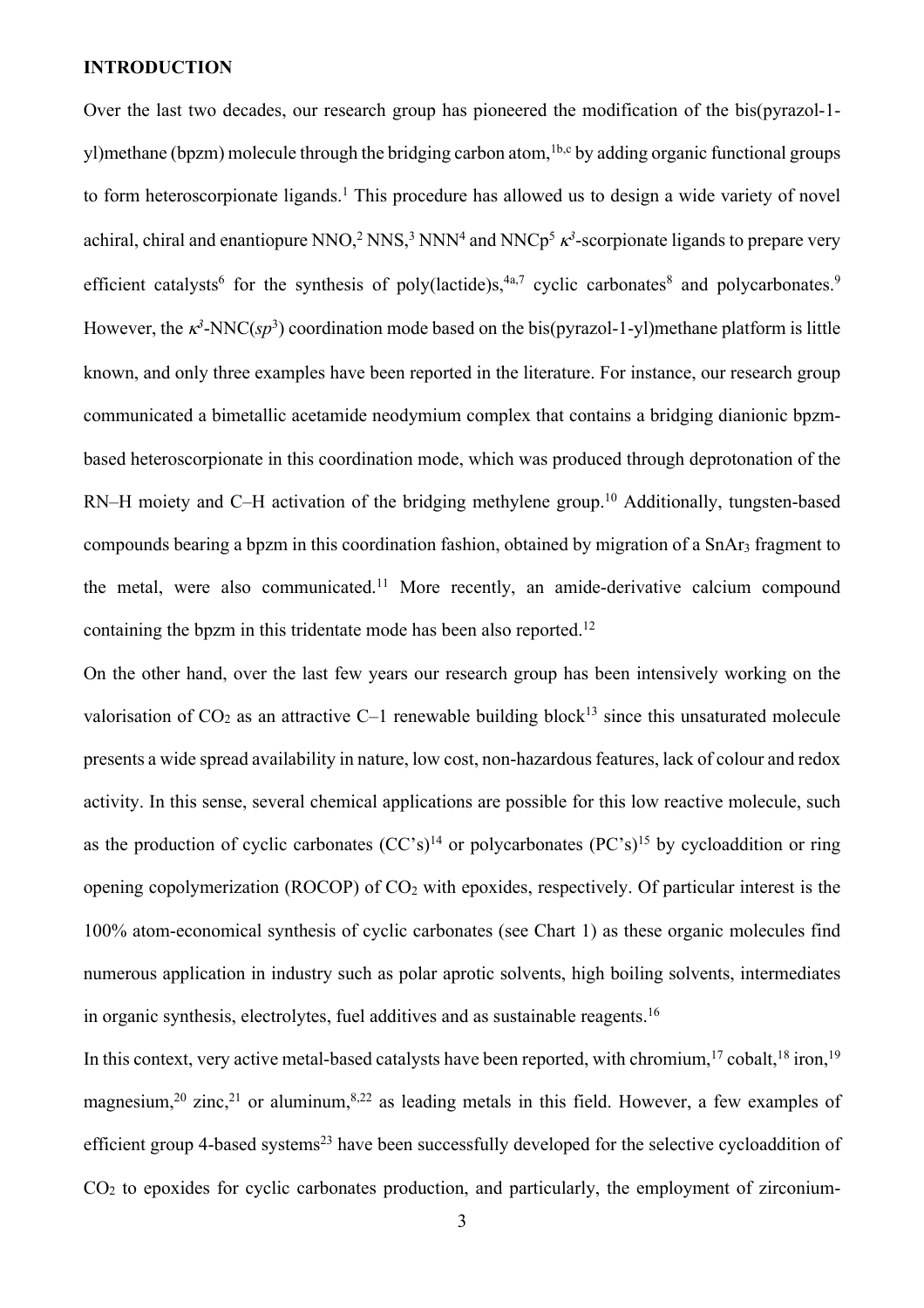based catalysts still remains poorly explored<sup>24</sup> in this process, focused exclusively on propylene<sup>24a,c,d</sup> and styrene<sup>24a,c</sup> oxide conversions at relatively demanding reaction conditions (40-75 °C at 35-10 bar of  $CO_2$  pressure, and 80 °C at 35 bar of  $CO_2$  pressure, respectively). Alternatively, efficient metal– coordination frameworks containing this metal are currently appearing,  $24e, f$  however, these species present very limited channel accessibility to bulkier epoxides, decreasing the range of applicability.

**Chart 1.** Synthesis of cyclic carbonates.



Now, we take the stimulating challenge of designing more efficient and selective zirconium-based catalysts containing  $\kappa^3$ -NNC(sp<sup>3</sup>) scorpionates built on the bis(pyrazol-1-yl)methane ancillary platform, and explore their catalytic behaviour in the coupling reaction of  $CO<sub>2</sub>$  and epoxides, with a much wider substrate scope.

We report hereby the preparation of the first zirconium complexes supported by a highly tensioned organosilyl-derived bis(3,5-dimethylpyrazol-1-yl)methanide in a  $\kappa^3$ -NNC coordination fashion as the unique zirconium-based catalysts for the cycloaddition of  $CO<sub>2</sub>$  to epoxides, which display very broad substrate scope, including terminal, internal and very challenging bio‐based derivatives under mild and solvent-free conditions.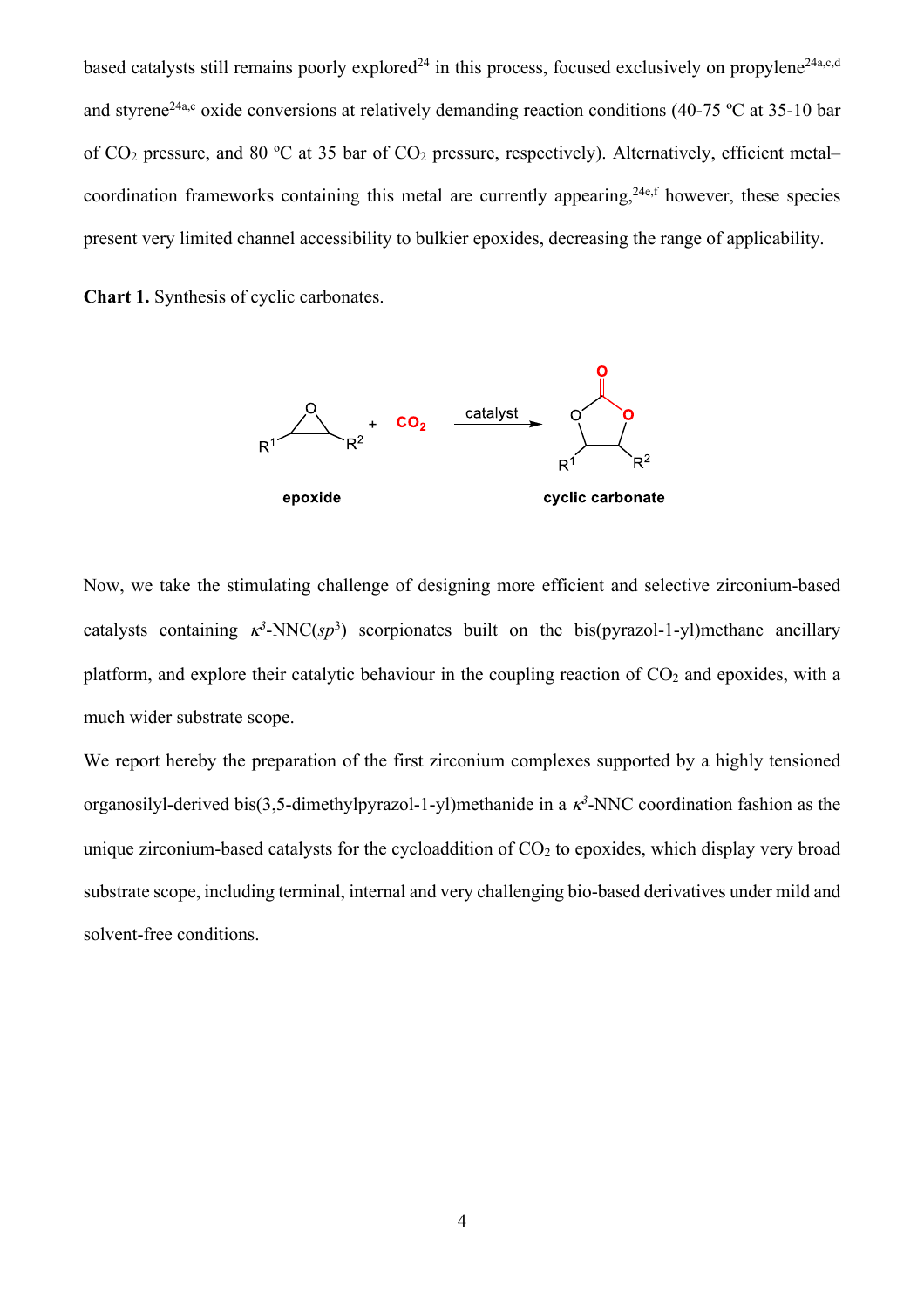#### **RESULTS AND DISCUSSION**

#### **Synthesis and Characterization of the Starting Materials and Complexes.**

The modification of the bis(3,5-dimethylpyrazol-1-yl)methane molecule by organosilyl groups on the central carbon atom was carried out by reaction of lithium bis(3,5-dimethylpyrazol-1-yl)methanide, prepared *in situ* from "BuLi and bis(3,5-dimethylpyrazol-1-yl)methane at  $-70$  °C, with the corresponding organosilyl chloride to afford the starting materials bpzsimeH (**1**), bpzsialiH (**2**) and bpzsinbH (**3**) (see Scheme 1a). It should be noted that the use of 5-norbornen-2 yl(ethyl)chlorodimethylsilane allowed us to introduce an organosilyl chiral group in the bridging carbon atom in the case of 3. The soft treatment of the ligands  $1-3$  with  $Zr(NMe<sub>2</sub>)<sub>4</sub>$  in a 1:1 molar ratio in toluene gave the complexes  $[Zr(NMe_2)_3(\kappa^3-NNC)]$  (4–6), through the C–H activation of the bridging methane group in the ligand, as a consequence of the silyl group placed in  $\alpha$ -position to the carbon atom C<sup>a</sup>. These complexes were isolated as yellow solids in good yield (*ca*. 90%) after the appropriate work-up (see Scheme 1b).

The different compounds were characterized spectroscopically. The 1 H NMR spectra of **1**–**3** show one singlet for each of the H<sup>4</sup>, Me<sup>3</sup>, Me<sup>5</sup> pyrazole protons, and for the bridging CH<sup>a</sup> (e.g.: Figure S1 in the Supporting Information). Furthermore, the spectra show signals corresponding to the R moieties of the scorpionate ligands. The  ${}^{1}H$  NOESY-1D experiments enabled the unequivocal assignment of all  ${}^{1}H$ resonances, and the assignment of the  ${}^{13}C\{H\}$  NMR signals was carried out on the basis of  ${}^{1}H-{}^{13}C$ heteronuclear correlation (g-HSQC) experiments.

The <sup>1</sup>H and <sup>13</sup>C  $\{^1H\}$  NMR spectra of the zirconium amide complexes 4 and 5 show a singlet for the pyrazole signals  $H<sup>4</sup>$ , Me<sup>3</sup> and Me<sup>5</sup>, two singlets corresponding to the amides (a double integral signal for two amides and a single for another amide), and finally, a singlet corresponding to the silane methyls, and the corresponding for R substituent. It should be noted that the signal of the bridging CH<sup>a</sup> for compounds **4**–**6** has disappeared, as a result of the C–H activation bond, and subsequent coordination of the carbanion  $C(sp^3)^a$  to the zirconium atom (*e.g.*: Figure S2 in the SI).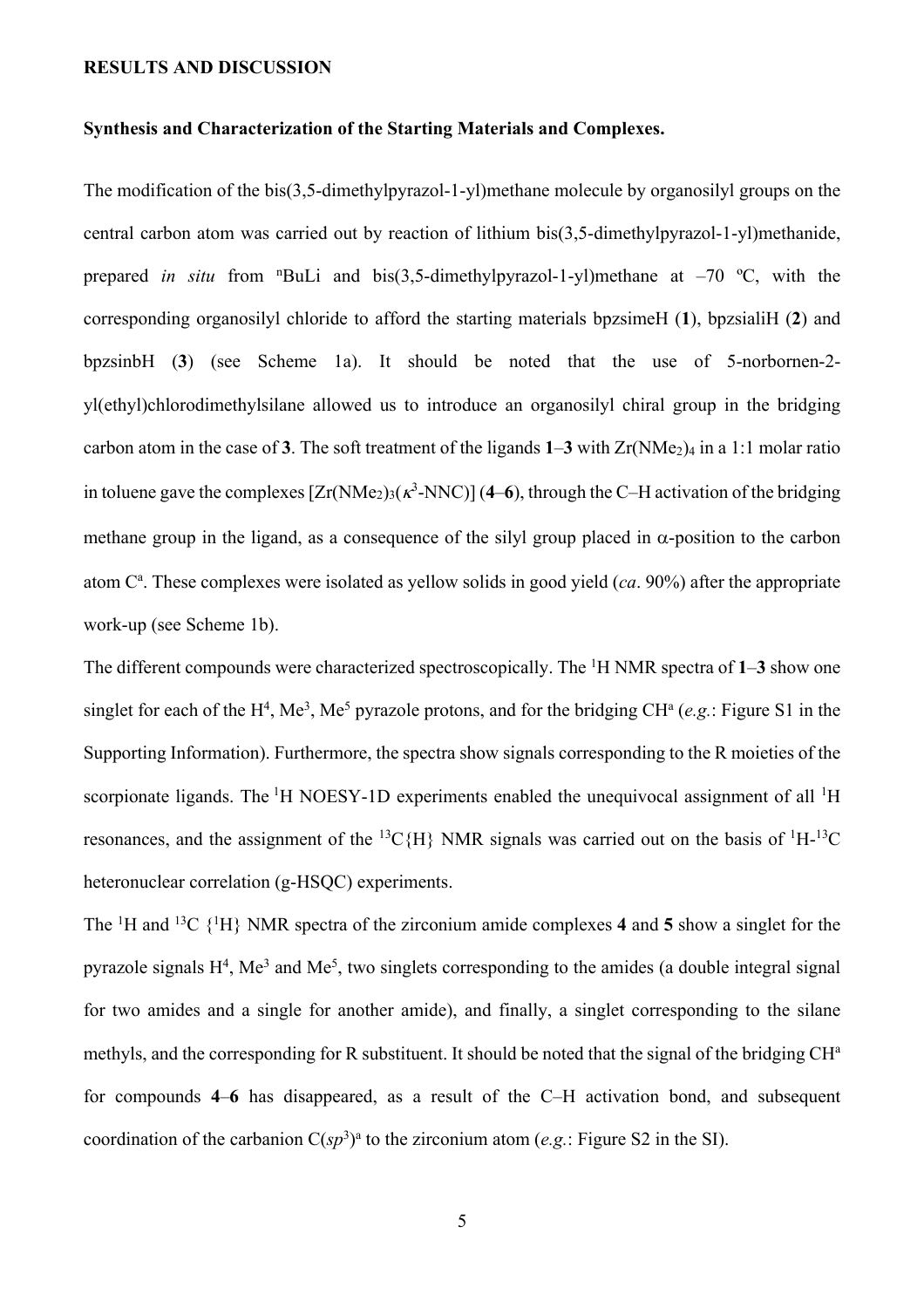On the other hand, it should be mentioned that complex **6** shows different signals for the pyrazole protons  $H^4$ , Me<sup>3</sup> and Me<sup>5</sup>, indicating that the pyrazole rings are not equivalent, as a result of the restricted rotation between the  $C^a$  carbon and the silicon atoms. In addition, 6 shows three different singlets for the amides, which means that these groups are not exchanged, and therefore, there is no equivalence between them. The results are consistent with an octahedral structure resulting from the  $\kappa^3$ -NNC coordination mode of the ligand to the metal center (see Scheme 1b).

**Scheme 1.** Synthesis of the modified bis(3,5-dimethylpyrazol-1-yl)methane with organosilyl groups **1–3**, and complexes  $[Zr(NMe_2)_3(\kappa^3-NNC)]$  (**4–6**).



The geometry found in solution was also confirmed in the solid state by X-ray diffraction analysis of complex **4** (see Figure 1). Selected bond lengths and angles are listed in Table 1 (Crystallographic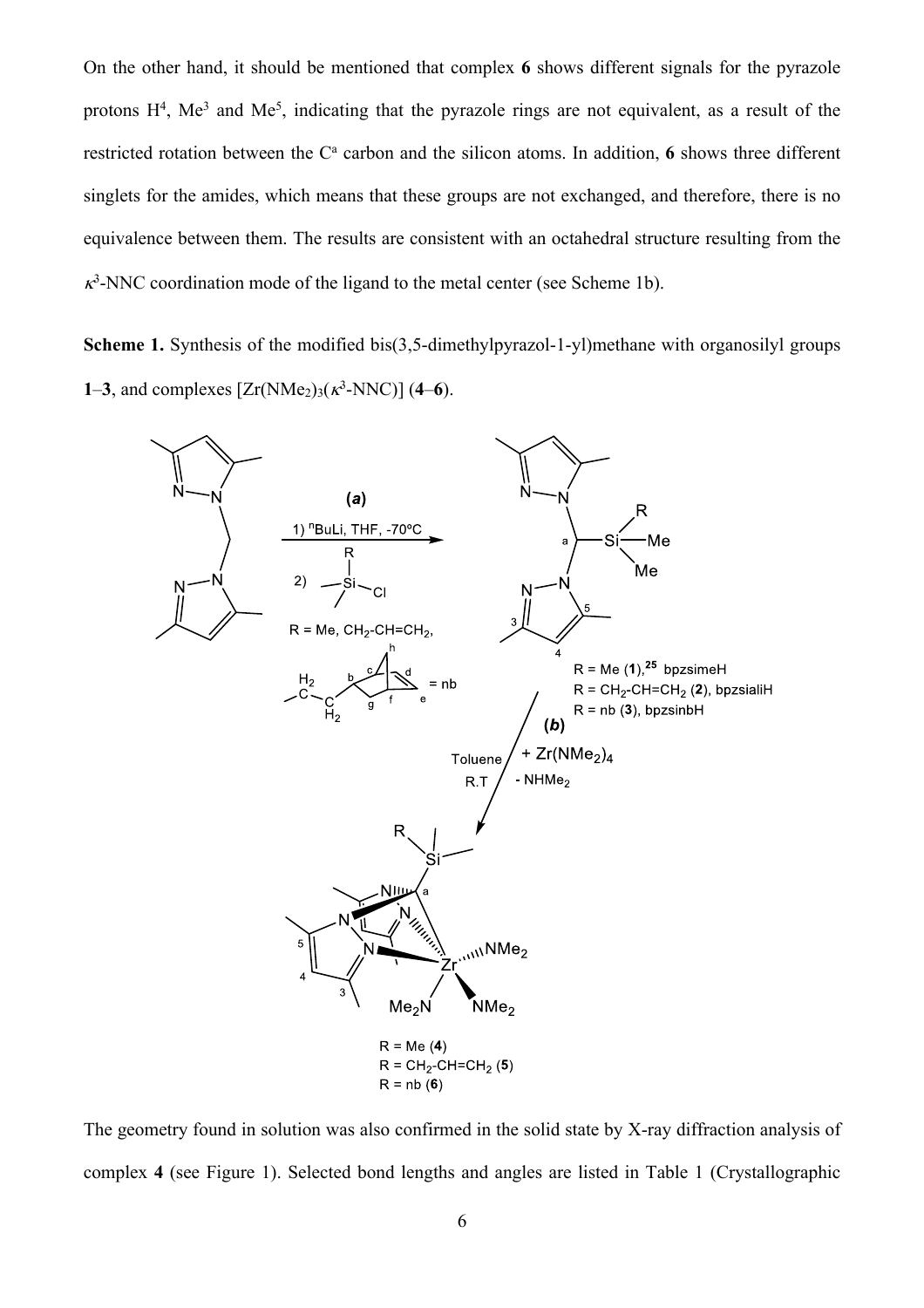details are included in Table S1 in the SI). The structure consists on a scorpionate ligand bonded to the zirconium atom through the two nitrogen atoms of the pyrazole rings and the bridging carbon atom  $C^a$ in a  $\kappa^3$ -NNC coordination mode. In addition, the zirconium center is coordinated to three amide ligands. The most interesting structural feature of **4** is the highly constrained coordination mode of the scorpionate ligand resulting in the formation of two novel four-membered heterometallacycles. This coordination feature is known in metals such as neodymium,<sup>10</sup> tungsten<sup>11</sup> and calcium.<sup>12</sup>



**Figure 1.** ORTEP view of  $[Zr(NMe_2)_3(bpzsime)]$  (4). Hydrogen atoms have been omitted for clarity. Thermal ellipsoids are drawn at the 30% probability.

However, as far as we aware, complex 4 represents the first example of a  $\kappa^3$ -NNC coordination mode of a bpzm-based scorpionate ligand in zirconium. The formation of these metallacycles causes the metal center to have a very distorted octahedral environment, with very small angles in the tripod that the scorpionate forms with the metal. Thus, the  $N(1)$ – $Zr(1)$ – $N(3)$ ,  $N(1)$ – $Zr(1)$ – $C(11)$  and  $N(3)$ – $Zr(1)$ –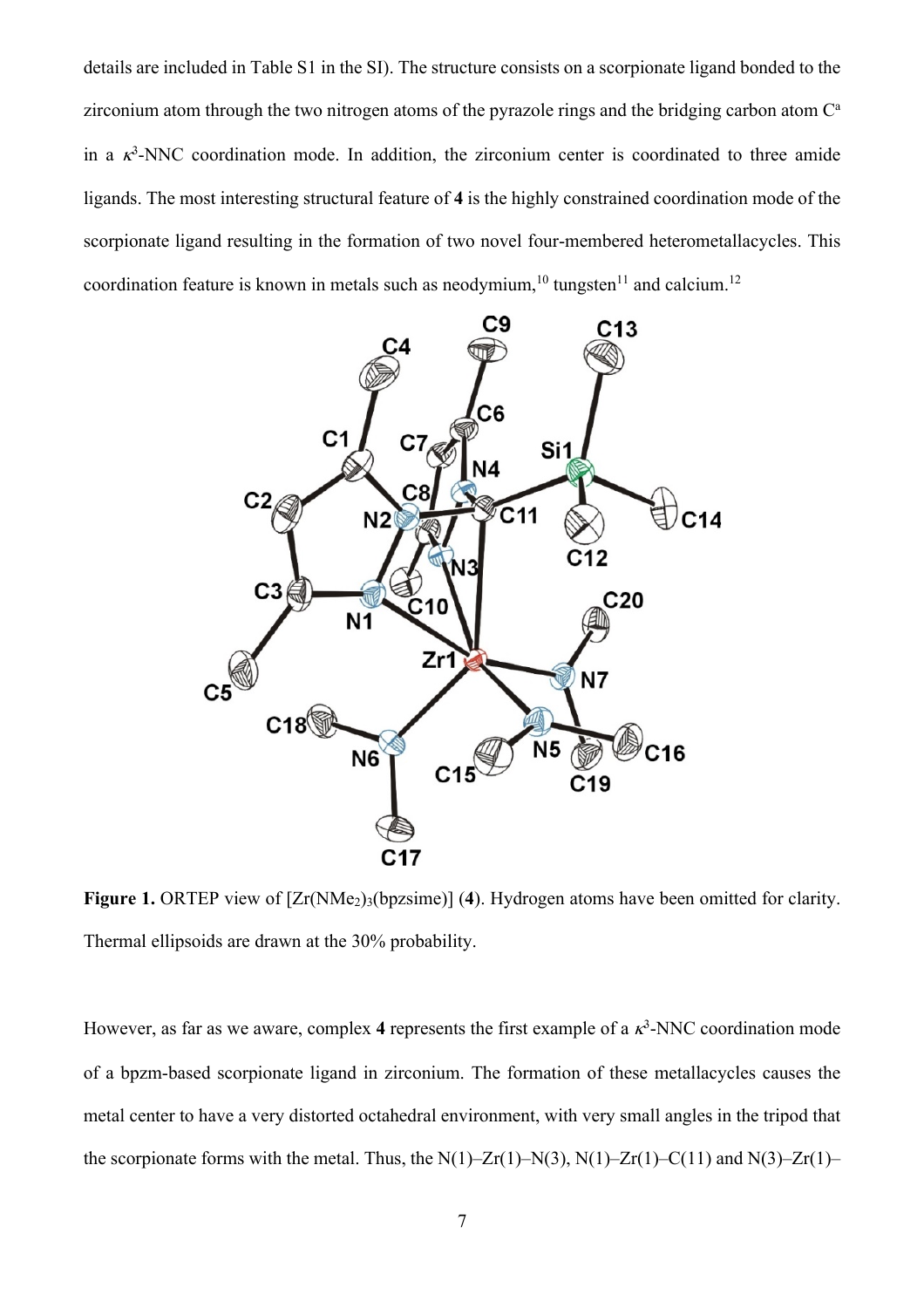$C(11)$  angles, which have values of 79.20(5)<sup>o</sup>, 56.50(5)<sup>o</sup> and 56.65(5)<sup>o</sup>, respectively, are very far to 90°. The Zr-amide distances;  $Zr(1)$ -N(6),  $Zr(1)$ -N(5) and  $Zr(1)$ -N(7) of 2.069(2) Å, 2.071(2) Å and 2.079(1)Å, respectively, are in agreement with other zirconium amide complexes previously described in our group.4b

| Distances [Å] |          | <i>Angles</i> $[°]$        |            |  |  |
|---------------|----------|----------------------------|------------|--|--|
| $Zr(1)$ -N(1) | 2.386(1) | $N(1)$ - $Zr(1)$ - $N(3)$  | 79.20(5)   |  |  |
| $Zr(1)-N(3)$  | 2.391(1) | $N(1)$ - $Zr(1)$ - $C(11)$ | 56.50(5)   |  |  |
| $Zr(1)-N(5)$  | 2.071(2) | $N(2)$ -C(11)-N(4)         | 109.53(14) |  |  |
| $Zr(1)-N(6)$  | 2.069(2) | $N(2)$ -C(11)-Si(1)        | 119.11(12) |  |  |
| $Zr(1)-N(7)$  | 2.079(1) | $N(2)$ -C(11)-Zr(1)        | 89.32(10)  |  |  |
| $Zr(1)-C(11)$ | 2.594(2) | $N(3)$ -Zr(1)-C(11)        | 56.65(5)   |  |  |
| $N(2)-C(11)$  | 1.459(2) | $N(4)-C(11)-Si(1)$         | 124.08(12) |  |  |
| $N(4)-C(11)$  | 1.467(2) | $N(4)-C(11)-Zr(1)$         | 88.77(10)  |  |  |
| $Si(1)-C(11)$ | 1.857(2) | $N(5)$ -Zr(1)- $N(7)$      | 94.28(6)   |  |  |
|               |          | $N(6)$ -Zr(1)- $N(5)$      | 100.65(7)  |  |  |
|               |          | $N(6)$ -Zr(1)- $N(7)$      | 104.20(7)  |  |  |
|               |          | $Si(1) - C(11) - Zr(1)$    | 116.39(8)  |  |  |

**Table 1.** Selected bond lengths [Å] and angles [°] for **4**.

#### **Catalytic Studies for the Cycloaddition of CO2 to Epoxides for Cyclic Carbonates**

Initially, the mononuclear zirconium complexes **4**−**6** were tested as catalysts for the formation of styrene carbonate 8a by the coupling reaction of  $CO<sub>2</sub>$  with styrene oxide 7a as a benchmark reaction (see Scheme 2). The process was assessed at 20  $\textdegree$ C, 1 bar of CO<sub>2</sub> pressure and under solvent free conditions for 3, 6 and 24 hours in a 1:1 molar ratio for all complexes, using a catalyst loading of 5% in the presence of tetrabutylammonium bromide (TBAB), which was selected as an efficient cocatalyst on the basis of our previous works with analogous scorpionate complexes.8

The results are presented in Table 2. Styrene oxide conversion into the styrene carbonate was determined by <sup>1</sup>H NMR at the established time intervals without any further purification (see Figure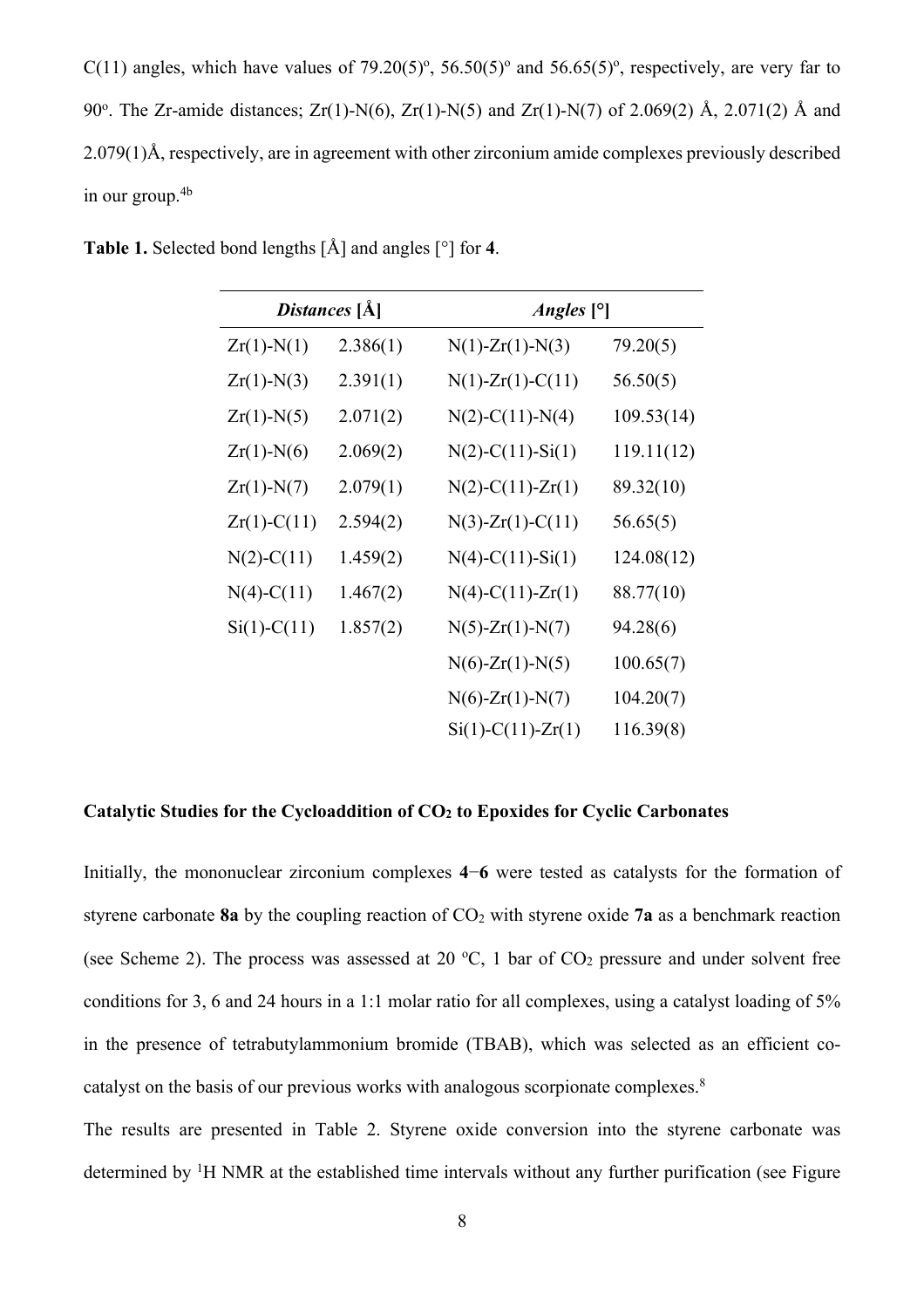S3 in the ESI†). Formation of polycarbonate was not detected under the aforementioned conditions (selectivity >99%).

**Scheme 2.** Cyclic carbonate synthesis catalysed by complexes  $[Zr(NMe_2)_3(\kappa^3-NNC)]$  (4–6).



**Table 2.** Conversion of epoxide **7a** into styrene carbonate **8a** using catalysts **4**–**6***<sup>a</sup>*

| Entry          | Catalyst                | $[Cat]:[co-cat]$ | T.   | Conversion [%]   |                  |                  |
|----------------|-------------------------|------------------|------|------------------|------------------|------------------|
|                |                         | $[mol\%]$        | [°C] | $3^b$ h          | $6b$ h           | $24b$ h          |
| 1              | $\overline{\mathbf{4}}$ | 5.0:5.0          | 25   | 22               | 34               | 67               |
| 2              | 5                       | 5.0:5.0          | 25   | 17               | 31               | 61               |
| 3              | 6                       | 5.0:5.0          | 25   | 15               | 28               | 57               |
| $\overline{4}$ | $\overline{\mathbf{4}}$ | 5.0:0            | 25   | $\boldsymbol{0}$ | $\boldsymbol{0}$ | $\boldsymbol{0}$ |
| 5              | <b>TBAB</b>             | 0:5.0            | 25   | $\overline{0}$   | $\boldsymbol{0}$ | 5                |
| 6              | bpzsimeH                | 5.0:5.0          | 25   | $\boldsymbol{0}$ | $\boldsymbol{0}$ | $\overline{4}$   |
| 7              | 4 <sup>c</sup>          | 0.5:0.5          | 60   | 42               | 71               | 100              |
| 8              | 4 <sup>c</sup>          | 0.25:0.25        | 80   | 72               | 98               |                  |

*a* Reactions carried out at 20 °C and 1 bar CO<sub>2</sub> pressure using 5 mol% of complexes 4–6/5 mol% of TBAB as co-catalyst unless specified otherwise. <sup>*b*</sup> Determined by <sup>1</sup>H NMR spectroscopy of the crude reaction mixture. <sup>*c*</sup> Reactions carried out at 10 bar CO<sub>2</sub> pressure.

The trimethylsilyl derivative **4** displayed slight higher catalytic activity than the counterparts **5** and **6** (Table 2, entries 1–3) for the synthesis of **8a**. This is probably due to the analogous nature of the three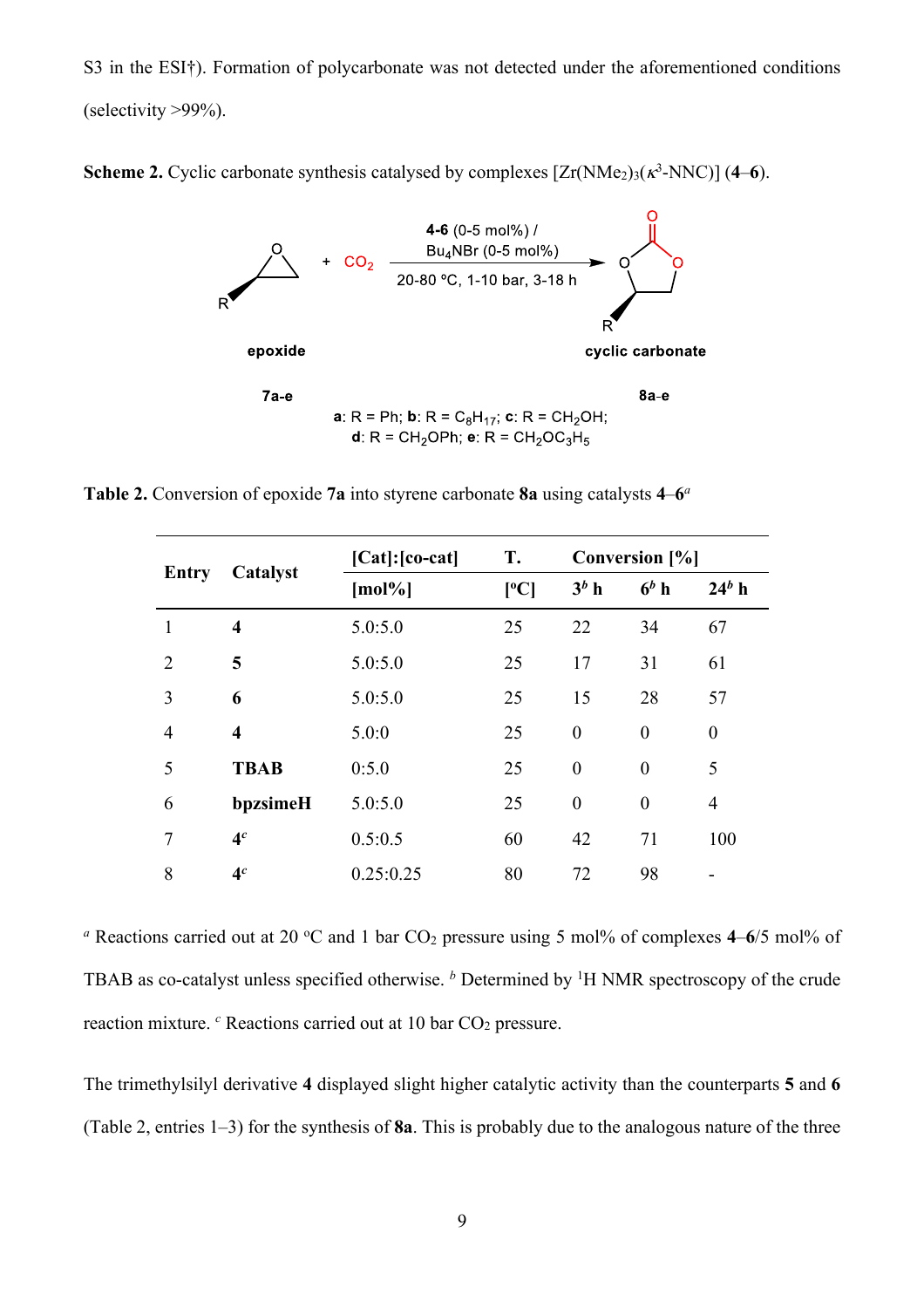complexes, however, the norbornen derivative **6** showed the lowest activity as a result of the highest sterically hindered organosilyl fragment.

Moreover, a control experiment for **4** revealed no catalytic activity without the presence of TBAB, whereas the employment of TBAB in the absence of **4** produced minimal conversion (5%) after 24 h. Additionally, the performance of the corresponding ancillary protioligand bpzsimeH (**1**) in complex **4** in the presence of TBAB was also inspected, displaying no significant conversion (4%) under these conditions (Table 2, entries 4-6). In addition, we explored the effect of temperature and pressure for the synthesis of 8a from 7a employing complex 4 as catalyst, by working at 60 °C and 10 bar CO<sub>2</sub> pressure. Remarkably, under these conditions, catalyst and co-catalyst loadings can be reduced at 0.5 mol% to reach very good conversion in 6 hours (Table 2, entry 7).

More interestingly, thermal stability was also successfully proved for catalyst **4** by increasing the reaction temperature up to 80 °C, reaching almost complete conversion even at lower catalyst loadings (0.25 mol%) in 6 hours (Table 2, entry 8), proving the thermodynamic stability of both the highly constrained  $\kappa^3$ -NNC-scorpionate and the auxiliary ligands coordinated to the zirconium center (see Figure 1). Therefore, according to the results presented in Table 2, complex **4** was selected as the most efficient catalyst for further investigations under these experimental conditions.

Considering the good results attained by **4**/TBAB, more demanding terminal substrates were additionally explored to test the efficiently of this bicomponent system (see Scheme 2), including alkyl, aryl and functionalized terminal epoxides 7b–7e at 60 °C and 10 bar of CO<sub>2</sub> pressure, with a 10-fold reduction in catalyst/co-catalyst loading (0.5 mol%) under solvent free conditions (see Figures S4-S7 in the SI). Remarkably, under these conditions excellent conversions were achieved in only 16 hours, including those substrates bearing alcohol or ether functionalities with phenyl or alkyl chains (see Figure 2).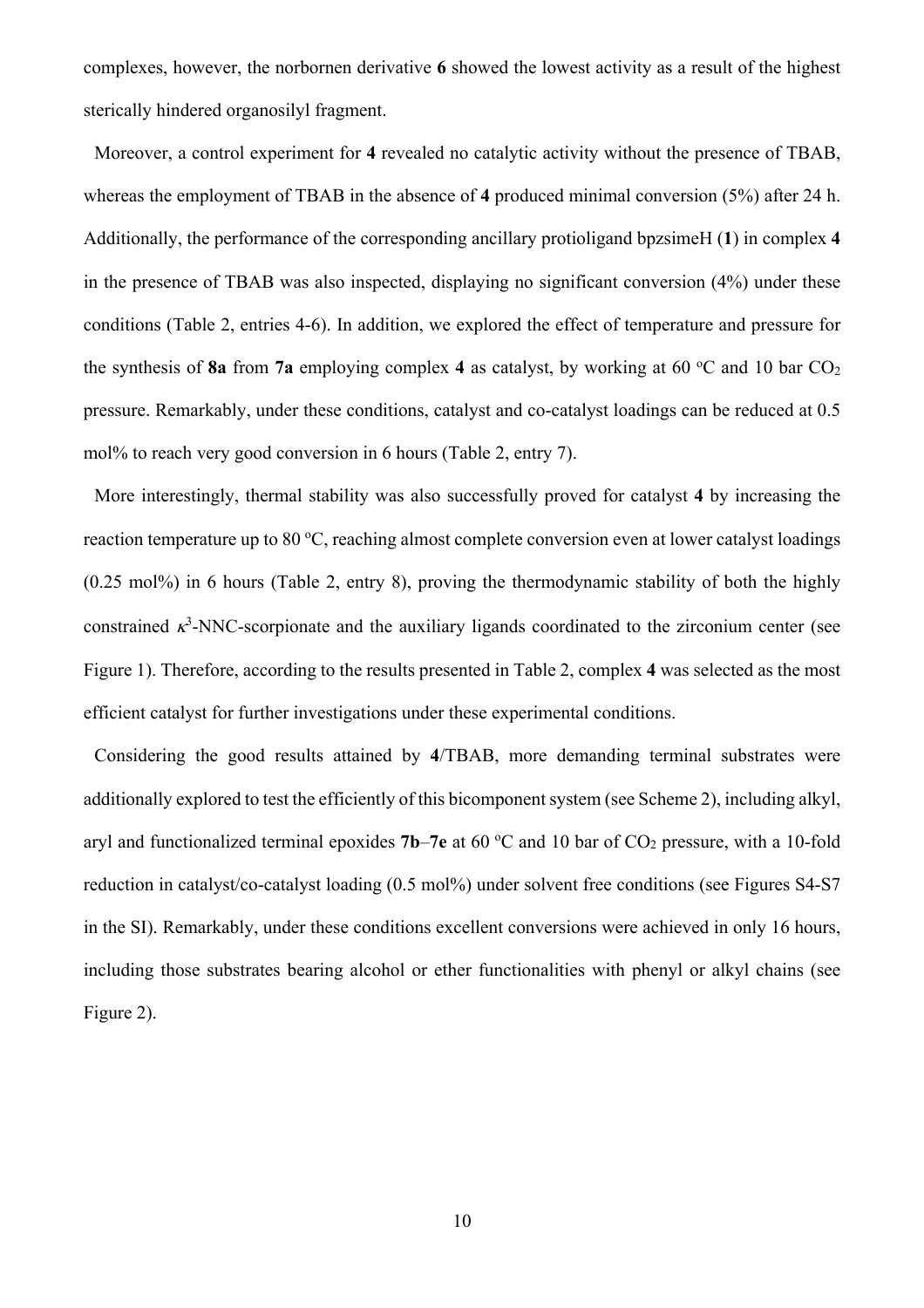

**Figure 2.** Synthesis of cyclic carbonates **8a**–**8e** from epoxides **7a**–**7e** using 0.5 mol% of the system complex  $4/TBAB$  at  $60 °C$  and  $10 bar CO<sub>2</sub>$  pressure for 16 hours. (*a*) Conversion and selectivity were determined by 1 H NMR. (*b*) Isolated yield after column chromatography.

In view of the high activity displayed by the bicomponent system **4**/TBAB, we additionally extended the substrate scope for catalyst **4**, and assessed the conversion of internal and di-substituted epoxides **9a**–**9d**, as well as bio-based derived substrates **11a**–**11d**, into the corresponding cyclic carbonates **10a**– **10d** and **12a**–**12d**, respectively. However, these more challenging transformations have received far less attention than their mono-substituted analogous, and as far as we are aware, no examples employing zirconium-based complexes or metal–coordination frameworks as catalyst have been reported until now.<sup>24</sup> The use of more demanding epoxides for their coupling reaction with  $CO<sub>2</sub>$ , such as internal and di-substituted epoxides **9a**–**9d** is of particular interest owing to their low reactivity and selectivity towards the synthesis of the corresponding cyclic carbonates. Interestingly, the synthesis of cyclic carbonates **10a**–**10b** from the corresponding internal epoxides can be conducted using very low loadings (0.5 mol%) of the binary system 4/TBAB, in 1:1 proportion under mild and solvent-free conditions (60 °C, 10 bar  $CO_2$  pressure) in 16 hours (see Figure 3, Figures S8-S9 in the SI), reaching high conversions values, thus showing the efficiency of this system. In addition, the reaction proceeds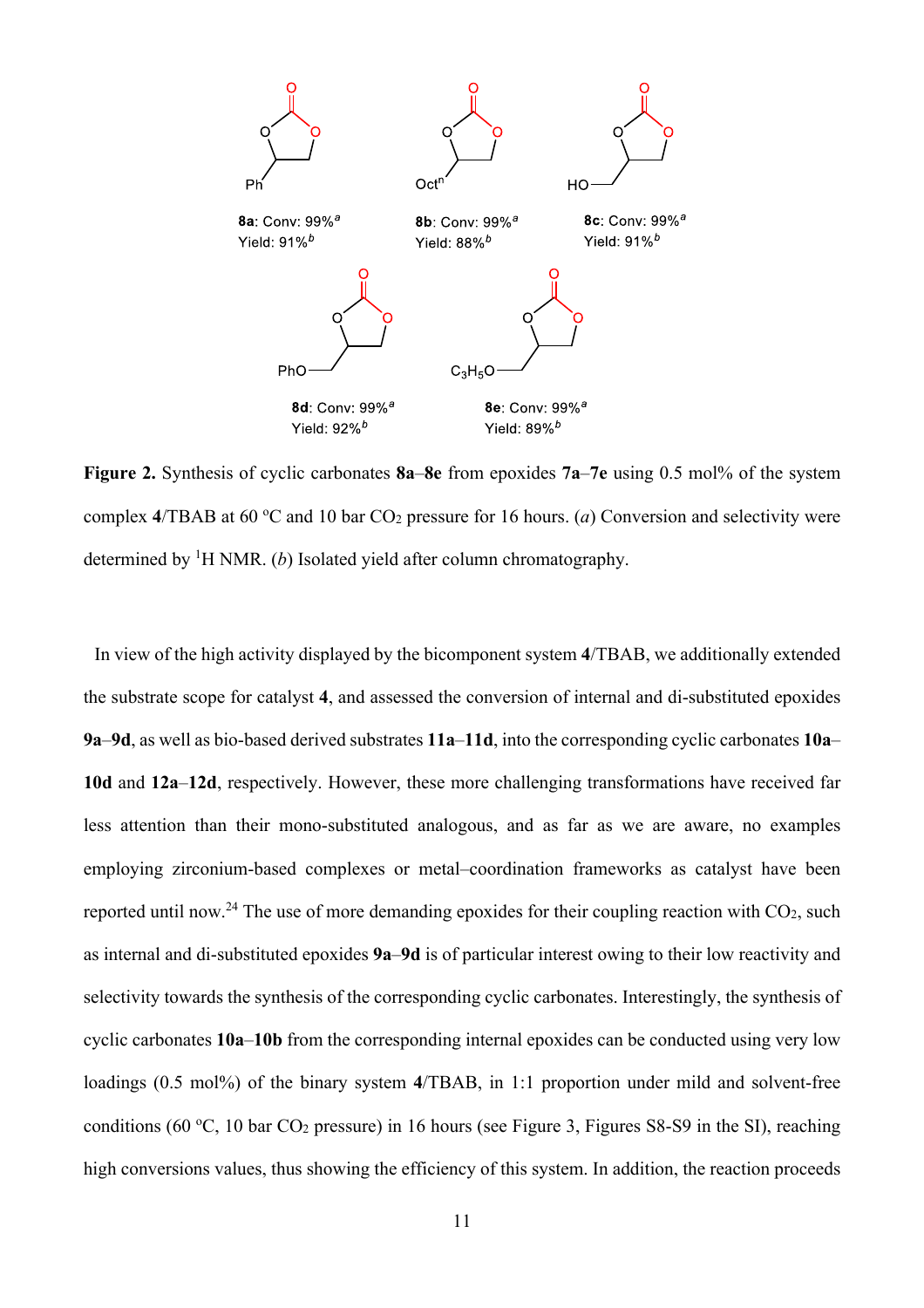with retention of the epoxide stereochemistry through a double inversion process,  $26$  which led to the exclusive formation of the *cis*-isomer for both cyclohexene and cyclopentene oxides, with a selectivity higher than 99%. The di-substituted substrates **10c**–**10d** also exhibited very good conversions, however an increase in catalyst loading (0.75-2.5 mol%) and reaction conditions (70-80 °C, respectively, 20 bar CO2 pressure) was necessary (see Figure 3 and Figures S10-S11 in the SI), in agreement with higher steric hinder of the substituents in these substrates.

Moreover, we turned our attention to the synthesis of bio-based cyclic carbonates **12a**–**12d**, given their potential use as a non-toxic feedstock to produce non-isocyanate poly(hydroxy)urethanes (NIPUs).27 To our delight, excellent conversion was obtained in the synthesis of the bio-based furan-derived cyclic carbonate 12a after 16 hours at 60 °C and 10 bar CO<sub>2</sub> pressure, employing identical equimolecular catalyst/co-catalyst loading (0.5 mol%) than that used for the terminal epoxides **8a**–**8e**. As a result, we encouraged to extend this study to transform other bio-based diepoxides derivatives based on the fumaryl, succinil and glutaryl building blocks, **11b**–**11d**. We were also delighted to find that cyclic carbonates **12b**–**12d** were obtained in quantitative yields under identical conditions than for **12a**, also using only 0.5 mol% of the bicomponent system **4**/TBAB (see Figure 3 and Figures S12-S15 in the SI).

More interestingly, we finally endeavored the production of another bio-renewable cyclic carbonate obtained from limonene, a highly substituted monocyclic unsaturated terpene derived from biomass.28 Thus, the commercially available (*R*)-(+)-limonene oxide **13** (a mixture of *cis*/*trans* isomers 43:57) was efficiently transformed into the tri-substituted bicyclic terpene limonene carbonate **14** by a combination of 2.5 mol% of complex 4 and 2.5 mol% of TBAB at 80 °C and 20 bar of CO<sub>2</sub> pressure for 24 h, with high stereoselectivity to the *trans*-limonene carbonate (*cis*/*trans* = 6/94) (see Figure 3 and Figure S16 in the SI). Interestingly, the employment of the norbornen derivative complex **6** resulted in a slight increase in stereoselectivity to the *trans*-carbonate (>99%) under otherwise identical conditions, but an expected reduction in conversion was also observed (48%), as a consequence of the sterically hindered chiral fragment in the scorpionate ligand (see Figure 3 and Figure S17 in the SI). As far as we are conscious, the combination of **4** and TBAB constitute the first zirconium-based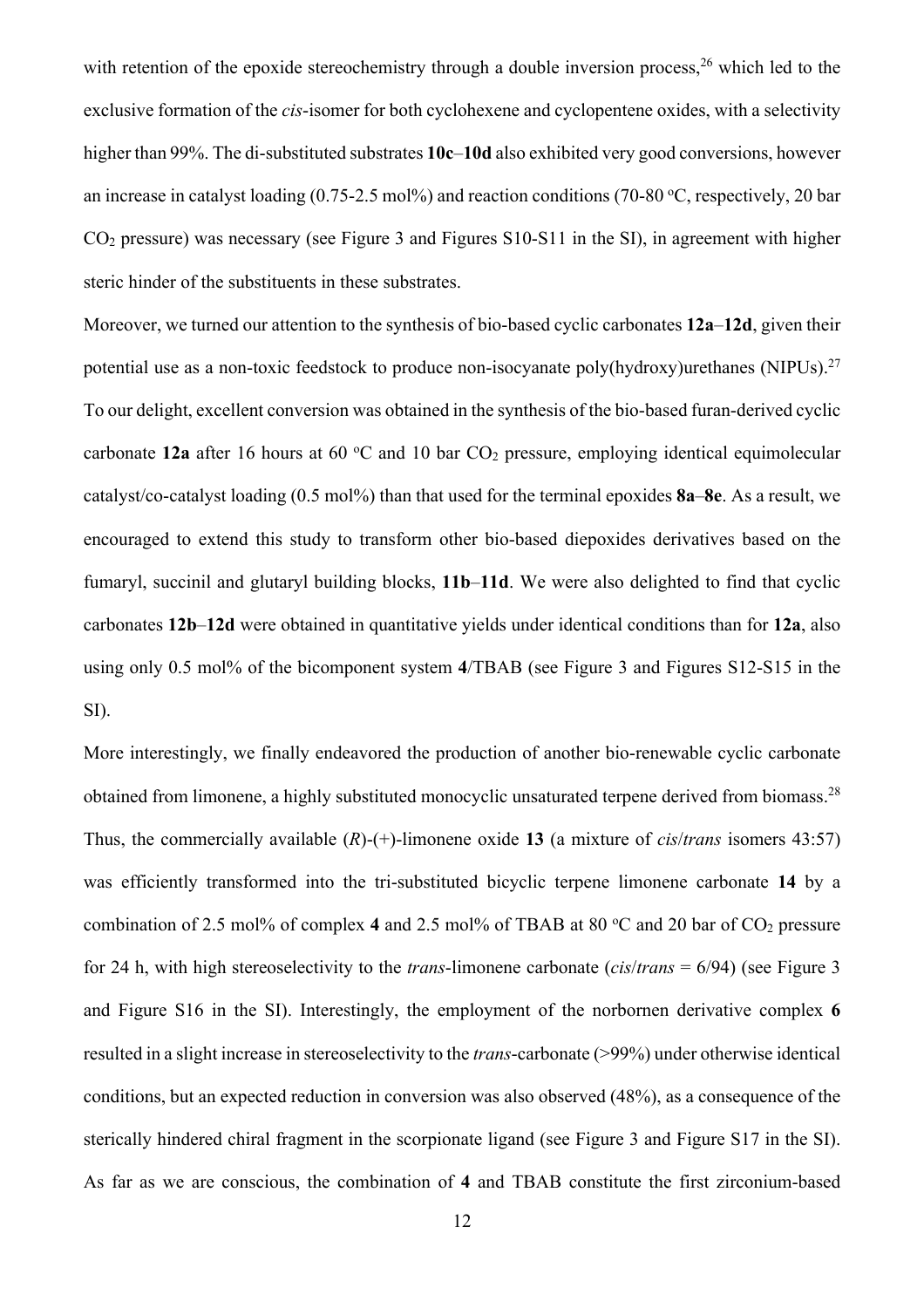bicomponent system for the efficient cycloaddition of  $CO<sub>2</sub>$  to a wide variety of epoxides, as described

above.



**Figure 3.** Synthesis of cyclic carbonates **10a**–**10d**, **12a**–**12d** and **14** from epoxides **9a**–**9d**, **11a**–**11d** and 13, respectively, using equimolecular amounts of the system 4/TBAB at 60 °C and 10 bar CO<sub>2</sub> pressure for 16 hours, unless specified otherwise. (*a*) Conversion and selectivity were determined by <sup>1</sup>H NMR. (b) Isolated yield after column chromatography.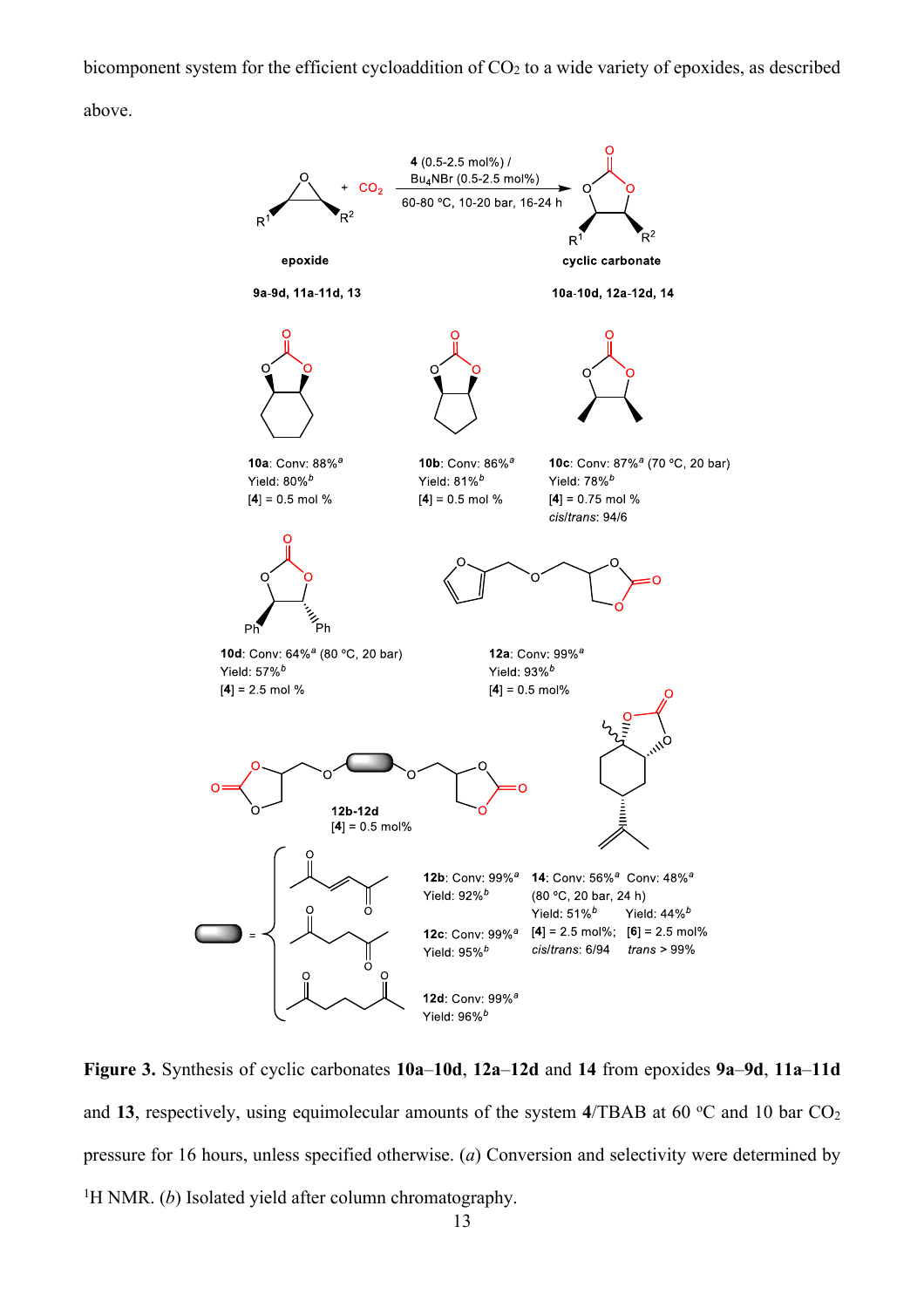#### **CONCLUSIONS**

We have designed a simple strategy for the preparation of the first family of zirconium complexes containing organosilyl derived bis(pyrazol-1-yl)methanides that act as robust monoanionic  $\kappa^3$ -NNC scorpionate ligands. X-ray diffraction analysis indicates that these species are highly constrained, forming four-membered heterometallacycles in the molecule.

These  $\kappa^3$ -NNC-scorpionate zirconium amides in the presence of a co-catalyst resulted highly effective catalysts for  $CO<sub>2</sub>$  fixation into five-membered cyclic carbonates. The study allowed the development of the first zirconium-based bicomponent system consisting on a combination of the complex **4** and TBAB, which resulted highly efficient and selective for the cycloaddition of  $CO<sub>2</sub>$  to epoxides in good to excellent yields, with very broad substrate scope, including terminal, internal, di-substituted and very challenging bio-renewable terpene derived substrates such as limonene oxide, under mild and solvent-free conditions. The presence of a chiral fragment in complex **6** exerted a slight steroselective *trans*-influence for limonene oxide.

We consider these results represent a significant further step forward in the development of more efficient and selective catalysts for  $CO<sub>2</sub>$  fixation into cyclic carbonates.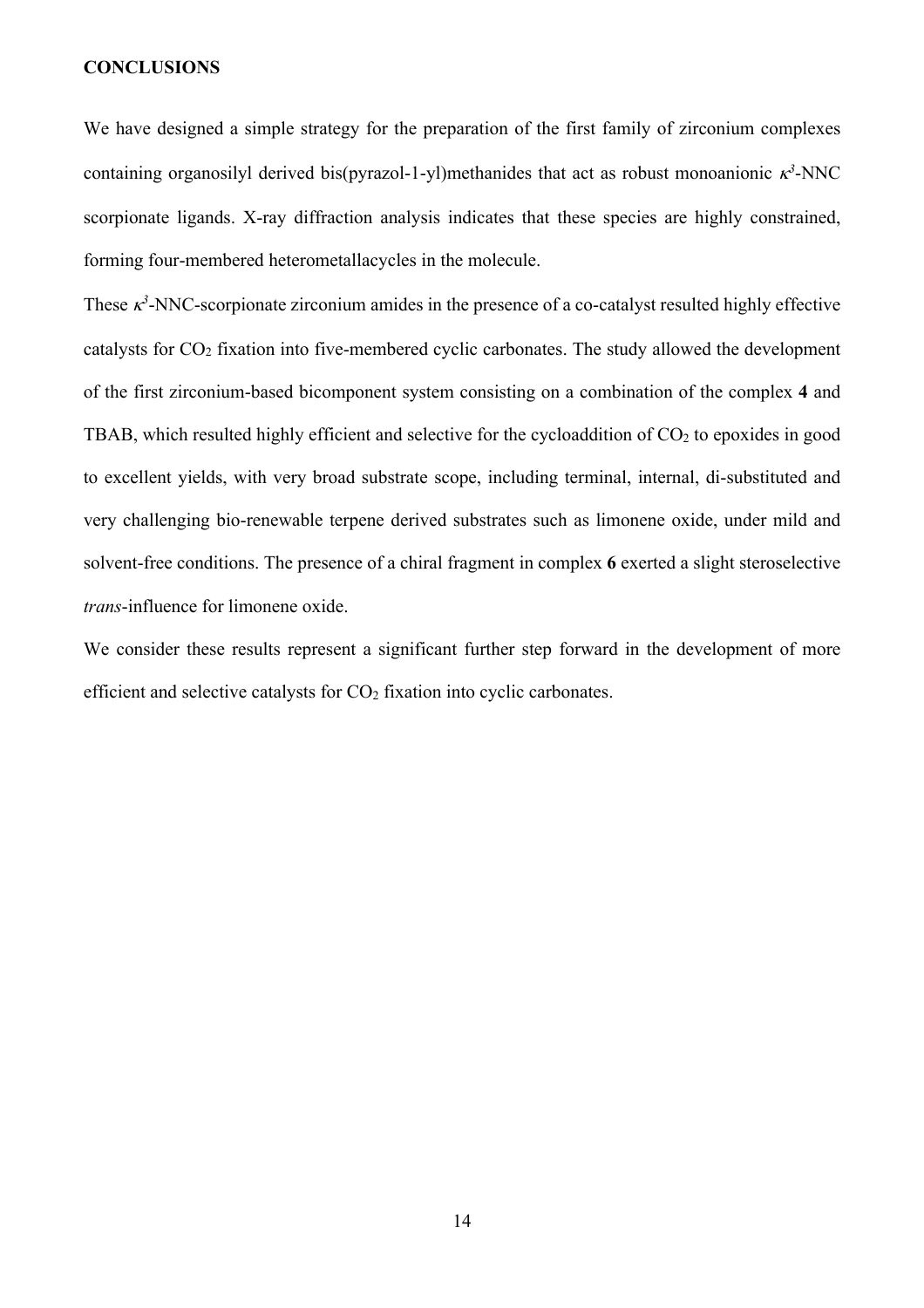#### **EXPERIMENTAL SECTION**

#### **General Procedures**

Reactions for the synthesis of complexes were performed using Schlenk techniques or a glovebox under an atmosphere of dry nitrogen. Solvents were predried over sodium wire and distilled under nitrogen from sodium (toluene and *n*-hexane) sodium-benzophenone (THF). Deuterated solvents were stored over activated 4 Å molecular sieves and degassed by several freeze-thaw cycles. The starting materials allyl(chloro)dimethylsilane and 5-norbornen-2- yl(ethyl)chlorodimethylsilane],  $Zr(NMe<sub>2</sub>)<sub>4</sub>$ and "BuLi were used as purchased (Aldrich). The compounds bdmpzm [bdmpzm = bis(3,5dimethylpyrazol-1-yl)methane]29 and (bpzsimeH (**1**) <sup>25</sup> were prepared as previously reported. (*R*)-(+) limonene oxide (*cis* and *trans* mixture) was distilled from calcium hydride under vacuum. The rest of the epoxide substrates were used as received unless specified otherwise (Aldrich, Across).  $CO<sub>2</sub>$ (99,99%) was commercially obtained and used without further purification.

#### **Instruments and Measurements**

NMR spectra were recorded on a Bruker Advance Neo 500 (<sup>1</sup>H NMR 500 MHz and <sup>13</sup>C NMR 125 MHz) spectrometer and were referenced to the residual deuterated solvent signal. The NOESY-1D spectra were recorded with the following acquisition parameters: irradiation time 2 s and number of scans 256 using standard VARIAN-FT software. 2D NMR spectra were acquired using the same software and processed using an IPC-Sun computer. Microanalyses were performed with a Perkin-Elmer 2400 CHN analyzer.

#### **Preparation of compounds 2−6**

**Synthesis of bpzsialiH (2).** In a 250 mL Schlenk tube, bdmpzm (2.00 g, 9.79 mmol) was dissolved in dry THF (70 mL) and cooled to  $-70$  °C. A 1.6 M solution of "BuLi (6.12 mL, 9.79 mmol) in hexane was added and the suspension was stirred for 1 h. The reaction mixture was warmed to  $-20$  °C and the resulting yellow suspension was treated with a solution of allyl(chloro)dimethylsilane (1.48 mL, 9.79 mmol) in dry THF (20 mL), after which the solution was stirred for 30 min. The reaction mixture was warmed to room temperature and was stirred for an additional hour. The solvent was removed under a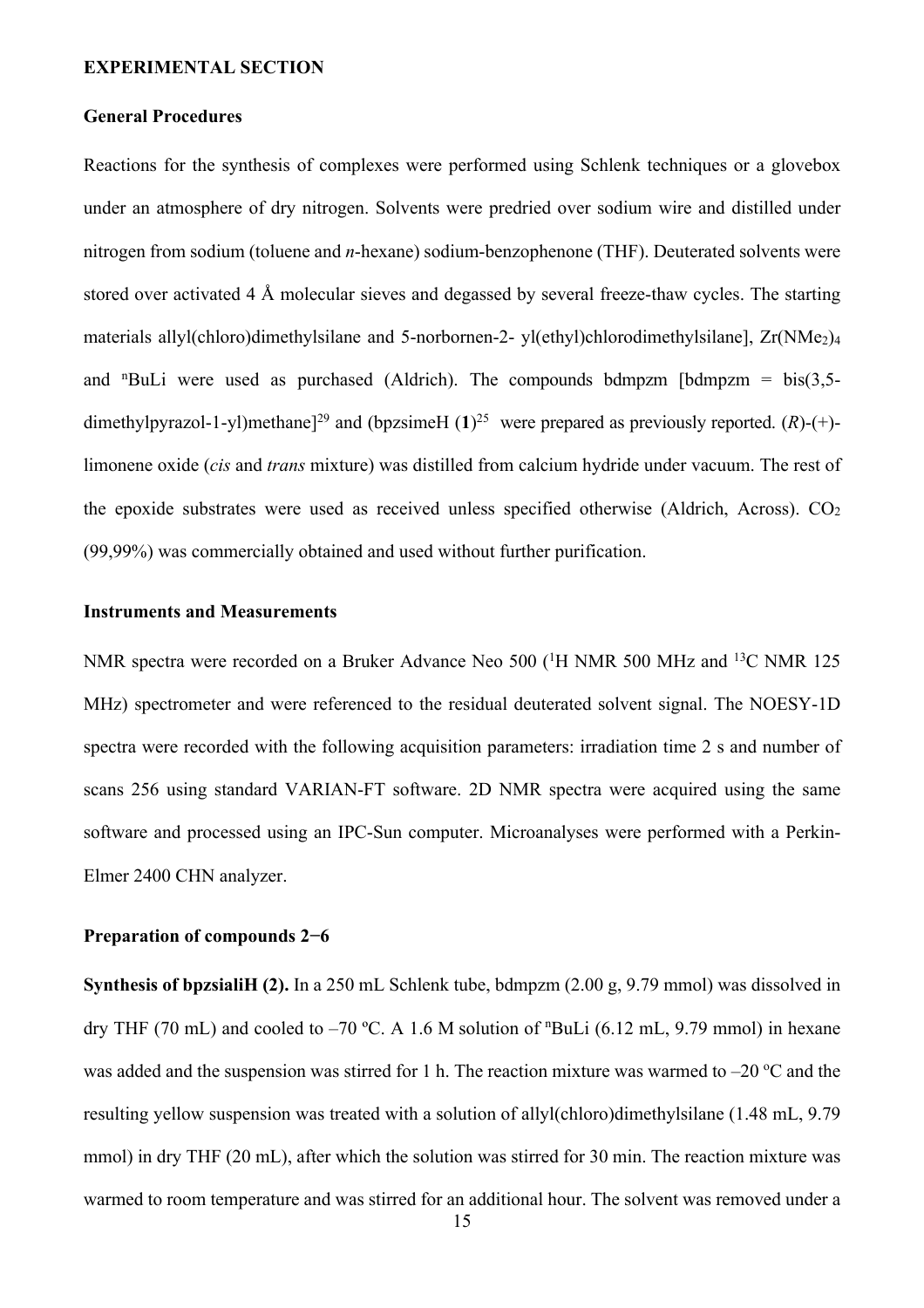reduced pressure, and the residual solid was extracted in hexane (70 mL) to give a yellow solid of **2**. Yield: (2.72 g, 92%) Anal. Calcd. For C<sub>16</sub>H<sub>26</sub>N<sub>4</sub>Si: C, 63.53; H, 8.66; N, 18.52. Found: C, 63.49; H, 8.63; N, 18.50. <sup>1</sup>H NMR (C<sub>6</sub>D<sub>6</sub>, 297 K),  $\delta$  6.02 (s, 1H, CH<sup>a</sup>), 5.78 (m, 1H, -CH<sub>2</sub>-CH=CH<sub>2</sub>), 5.63 (s, 2H, H<sup>4</sup>), 4.88 (m, 2H, -CH<sub>2</sub>-CH=CH<sub>2</sub>), 2.14 (s, 6H, Me<sup>3</sup>), 1.87 (m, 1H, -CH<sub>2</sub>-CH=CH<sub>2</sub>), 1.81 (s, 6H, Me<sup>5</sup>), 0.35 (s, 6H, SiMe<sub>2</sub>). <sup>13</sup>C {<sup>1</sup>H} NMR (C<sub>6</sub>D<sub>6</sub>, 297 K), δ 146.5 (C<sup>3</sup>), 139.3 (C<sup>5</sup>), 134.3 (-CH<sub>2</sub>- $CH=CH_2$ ), 113.5 (-CH<sub>2</sub>-CH= $CH_2$ ), 106.1 (C<sup>4</sup>), 66.9 (C<sup>a</sup>), 22.7 (-CH<sub>2</sub>-CH=CH<sub>2</sub>), 13.3 (Me<sup>3</sup>), 10.4  $(Me<sup>5</sup>)$ , -3.2 (SiMe<sub>2</sub>).

**Synthesis of bpzsinbH (3).** The synthesis of **3** was carried out in an identical manner to **2**, using bdmpzm (2.00 g, 9.79 mmol), 1.6 M solution of n BuLi (6.12 mL, 9.79 mmol) in hexane and 5 norbornen-2-yl(ethyl)chlorodimethylsilane (2.12 mL, 9.79 mmol), to give **3** as a yellow solid. Yield: (3.33 g, 89%). Anal. Calcd. For C22H34N4Si: C, 69.06; H, 8.96; N, 14.64. Found: C, 69.01; H, 8.82; N, 14.69. <sup>1</sup>H NMR (C<sub>6</sub>D<sub>6</sub>, 297 K),  $\delta$  6.07 (dd, <sup>3</sup>J<sub>H-H</sub> = 10.9 Hz, <sup>3</sup>J<sub>H-H</sub> = 6.2 Hz, 1H, H<sup>d</sup>), 6.06 (s, 1H, CH<sup>a</sup>), 5.92 (dd,  ${}^{3}J_{H-H} = 10.9$  Hz,  ${}^{3}J_{H-H} = 6.2$  Hz, 1H, H<sup>e</sup>), 5.65 (s, 2H, H<sup>4</sup>), 2.76 (s, 1H, H<sup>f</sup>), 2.66 (s, 1H, H<sup>e</sup>), 2.19 (s, 6H, Me<sup>3</sup>), 1.89 (m, 1H, H<sup>b</sup>), 1.84 (s, 6H, Me<sup>5</sup>), 1.50, 0.52 (m, 2H, H<sup>h</sup>) 1.15 (m, 2H, Si-CH<sub>2</sub>- $C_{\text{H}_2}$ -), 0.90 (m, 2H, H<sup>g</sup>), 0.39, 0.37 (s, 6H, SiMe<sub>2</sub>), 0.22 (t, 2H, <sup>3</sup>J<sub>H-H</sub> = 7.1 Hz, Si-C $_{\text{H}_2}$ -CH<sub>2</sub>-). <sup>13</sup>C {<sup>1</sup>H} NMR (C<sub>6</sub>D<sub>6</sub>, 297 K),  $\delta$  146.3 (C<sup>3</sup>), 139.3 (C<sup>5</sup>), 136.7 (C<sup>d</sup>), 132.2 (C<sup>e</sup>), 106.1 (C<sup>4</sup>), 67.6 (C<sup>a</sup>), 49.5 (C<sup>f</sup>), 45.0 (C<sup>c</sup>), 42.6 (C<sup>b</sup>), 32.3 (C<sup>h</sup>), 28.5 (Si-CH<sub>2</sub>-C<u>H</u><sub>2</sub>-), 13.9 (C<sup>g</sup>), 13.4 (Me<sup>3</sup>), 10.5 (Me<sup>5</sup>), -2.7 (Si- $CH_2-CH_2-$ ),  $-2.8$  (SiMe<sub>2</sub>).

**Synthesis of [Zr(NMe<sub>2</sub>)<sub>3</sub>(bpzsime)]** (4). In a 250 mL Schlenk tube, bpzsimeH (1.0 g, 3.62 mmol) was dissolved in dry toluene (60 mL). A solution of  $Zr(NMe<sub>2</sub>)<sub>4</sub>$  (0.97 g, 3.62 mmol) in toluene (30 mL) was added and the mixture was stirred during 12 h at room temperature. The solvent was evaporated to dryness under reduced pressure to yield a yellow product. The product was washed with *n*-hexane  $(1 \times 25 \text{ mL})$  to give compound 4 as yellow solid. Crystals suitable for X-ray diffraction were obtained by recrystallization from toluene at -26 °C. Yield: (1.62 g, 90%). Anal. Calcd. For C<sub>20</sub>H<sub>41</sub>N<sub>7</sub>SiZr: C, 48.15; H, 8.28; N, 19.65. Found: C, 48.19; H, 8.35; N, 19.75. <sup>1</sup> H NMR (C6D6, 297 K), d 5.49 (s, 2H, H<sup>4</sup>), 3.29 [s, 12H, Zr(NMe<sub>2</sub>)<sub>3</sub>], 3.13 [s, 6H, Zr(NMe<sub>2</sub>)<sub>3</sub>], 2.11 (s, 6H, Me<sup>3</sup>), 2.00 (s, 6H, Me<sup>5</sup>), 0.26 (s,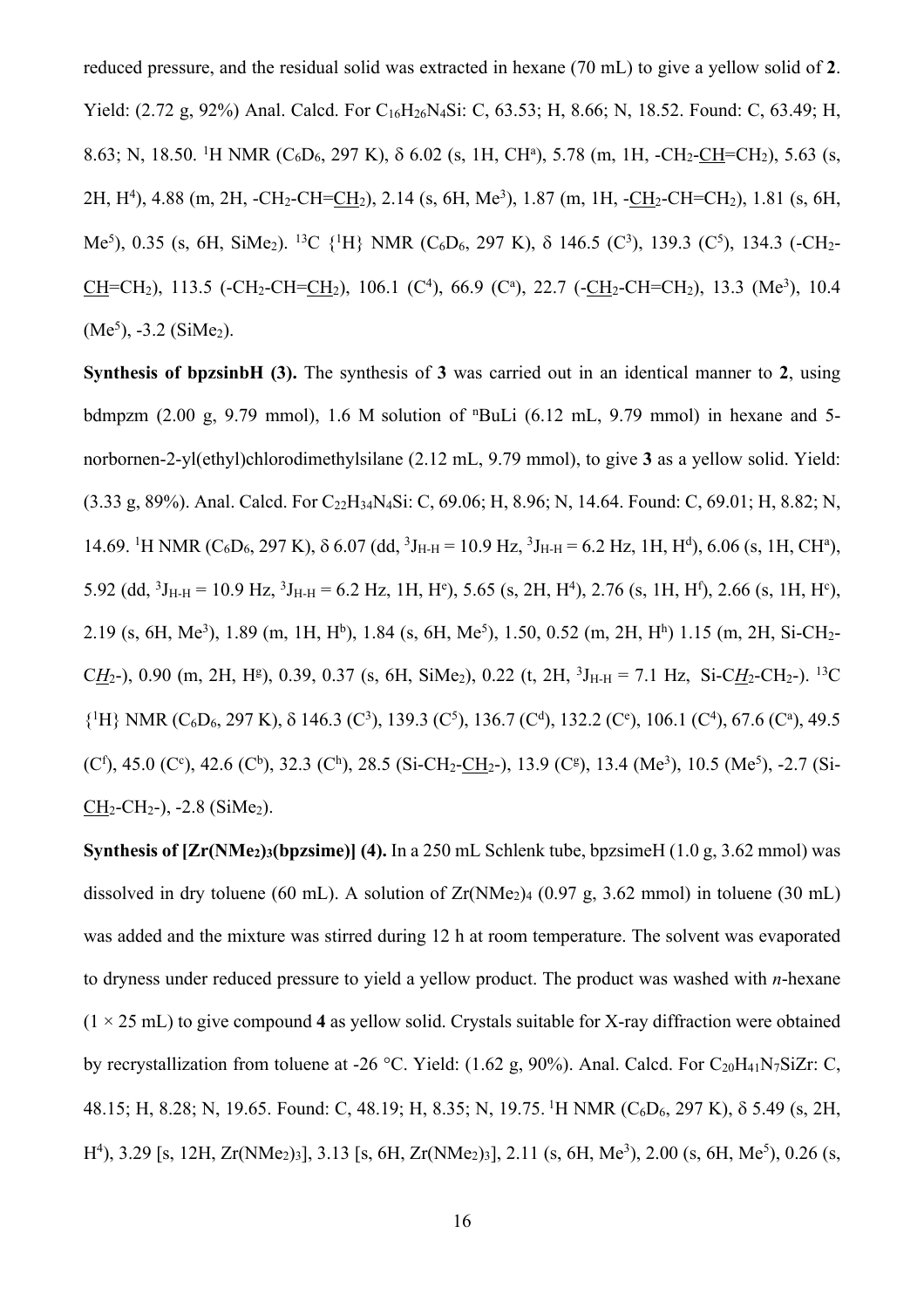9H, SiMe<sub>3</sub>). <sup>13</sup>C {<sup>1</sup>H} NMR (C<sub>6</sub>D<sub>6</sub>, 297 K), δ 146.2 (C<sup>3</sup>), 140.9 (C<sup>5</sup>), 105.6 (C<sup>4</sup>), 65.1 (C<sup>a</sup>), 44.4, 42.9  $[Zr(NMe<sub>2</sub>)<sub>3</sub>], 12.3 (Me<sup>3</sup>), 11.3 (Me<sup>5</sup>), 1.2 (SiMe<sub>3</sub>).$ 

**Synthesis of [Zr(NMe<sub>2</sub>)<sub>3</sub>(bpzsiali)]** (5). The synthesis of 5 was carried out in an identical manner to **4**, using bpzsialiH (1.0 g, 3.31 mmol) and  $Zr(NMe<sub>2</sub>)<sub>4</sub>$  (0.88 g, 3.31 mmol), obtained **5** as a yellow solid. Yield: (1.58 g, 91%). Anal. Calcd. For C<sub>22</sub>H<sub>43</sub>N<sub>7</sub>SiZr: C, 50.34; H, 8.26; N, 18.68. Found: C, 50.35; H, 8.41; N, 18.61. <sup>1</sup>H NMR (C<sub>6</sub>D<sub>6</sub>, 297 K),  $\delta$  5.78 (m, 1H, -CH<sub>2</sub>-C<u>H</u>=CH<sub>2</sub>), 5.46 (s, 2H, H<sup>4</sup>), 4.94 (m, 2H, -CH<sub>2</sub>-CH=C<u>H<sub>2</sub></u>), 3.27 [s, 12H, Zr(NMe<sub>2</sub>)<sub>3</sub>], 3.12 [s, 6H, Zr(NMe<sub>2</sub>)<sub>3</sub>], 2.15 (m, 1H, -C<u>H<sub>2</sub></u>-CH=CH<sub>2</sub>), 2.09 (s, 6H, Me<sup>3</sup>), 1.99 (s, 6H, Me<sup>5</sup>), 0.31 (s, 6H, SiMe<sub>2</sub>). <sup>13</sup>C {<sup>1</sup>H} NMR (C<sub>6</sub>D<sub>6</sub>, 297 K),  $\delta$  146.3 (C<sup>3</sup>), 140.9 (C<sup>5</sup>), 136.1 (-CH<sub>2</sub>-CH=CH<sub>2</sub>), 112.6 (-CH<sub>2</sub>-CH=CH<sub>2</sub>), 105.7 (C<sup>4</sup>), 65.5 (C<sup>a</sup>), 44.6, 43.7 [ $Zr(NMe<sub>2</sub>)<sub>3</sub>$ ], 24.9 ( $\text{-}CH<sub>2</sub>$ -CH=CH<sub>2</sub>), 12.2 (Me<sup>3</sup>), 11.9 (Me<sup>5</sup>), -0.6 (SiMe<sub>2</sub>).

**Synthesis of [Zr(NMe<sub>2</sub>)<sub>3</sub>(bpzsinb)]** (6). The synthesis of 6 was carried out in an identical manner to **4**, using bpzsinbH  $(1.0 \text{ g}, 2.61 \text{ mmol})$  and  $Zr(NMe<sub>2</sub>)<sub>4</sub> (0.70 \text{ g}, 2.61 \text{ mmol})$ , obtained **6** as a yellow solid. Yield: (1.43 g, 91%). Anal. Calcd. For C<sub>28</sub>H<sub>51</sub>N<sub>7</sub>SiZr: C, 55.58; H, 8.50; N, 16.20. Found: C, 55.35; H, 8.62; N, 16.11. <sup>1</sup>H NMR (C<sub>6</sub>D<sub>6</sub>, 297 K),  $\delta$  6.11 (dd, <sup>3</sup>J<sub>H-H</sub> = 10.9 Hz, <sup>3</sup>J<sub>H-H</sub> = 6.2 Hz, 1H, H<sup>d</sup>), 5.99  $(dd, {}^{3}J_{H-H} = 10.9 \text{ Hz}, {}^{3}J_{H-H} = 6.2 \text{ Hz}, 1H, H^{\circ}$ , 5.50, 5.49 (s, 2H,  $H^{4,4'}$ ), 3.29 [s, 6 H, Zr(NMe<sub>2</sub>)<sub>3</sub>], 3.17  $[s, 6 H, Zr(NMe<sub>2</sub>)<sub>3</sub>], 3.16 [s, 6 H, Zr(NMe<sub>2</sub>)<sub>3</sub>], 2.88 (s, 1H, H<sup>f</sup>), 2.68 (s, 1H, H<sup>c</sup>), 2.13, 2.12 (s, 6H,$ Me<sup>3,3'</sup>), 2.05 (m, 1H, H<sup>b</sup>), 2.04 (s, 6H, Me<sup>5,5'</sup>), 1.50, 0.59 (m, 2H, H<sup>h</sup>), 1.17 (m, 2H, Si-CH<sub>2</sub>-*CH*<sub>2</sub>-), 0.90  $(m, 2H, H<sup>g</sup>), 0.27, 0.26$  (s, 6H, SiMe<sub>2</sub>), 0.14 (t, <sup>3</sup>J<sub>H-H</sub> = 7.1 Hz, 2H, Si-C<u>H</u><sub>2</sub>-CH<sub>2</sub>-). <sup>13</sup>C {<sup>1</sup>H} NMR  $(C_6D_6, 297 K)$ ,  $\delta$  146.3 (C<sup>3</sup>), 141.2 (C<sup>5</sup>), 136.9 (C<sup>d</sup>), 132.6 (C<sup>e</sup>), 105.8, 105,6 (C<sup>4,4'</sup>), 66.3 (C<sup>a</sup>), 49.6  $(C<sup>f</sup>), 45.3 (C<sup>c</sup>), 44.8, 44.6, 43.8 [Zr(NMe<sub>2</sub>)<sub>3</sub>], 42.8 (C<sup>b</sup>), 32.6 (C<sup>h</sup>), 29.6 (Si-CH<sub>2</sub>-CH<sub>2</sub>), 13.4 (C<sup>g</sup>), 12.2,$ 12,1 (Me<sup>3,3'</sup>), 11.4, 11.2 (Me<sup>5,5'</sup>), -2.7 (Si-CH<sub>2</sub>-CH<sub>2</sub>-), -0.2, -0.4 (SiMe<sub>2</sub>).

## **Crystallographic refinement and structure solution**

Suitable crystals of **4** were grown from toluene. Intensity data were collected at 230 K on a Bruker X8 APEX II CCD-based diffractometer, equipped with a graphite monochromatic MoK $\alpha$  radiation source  $(\lambda = 0.71073 \text{ Å})$ . Data were integrated using SAINT<sup>30</sup> and an absorption correction was performed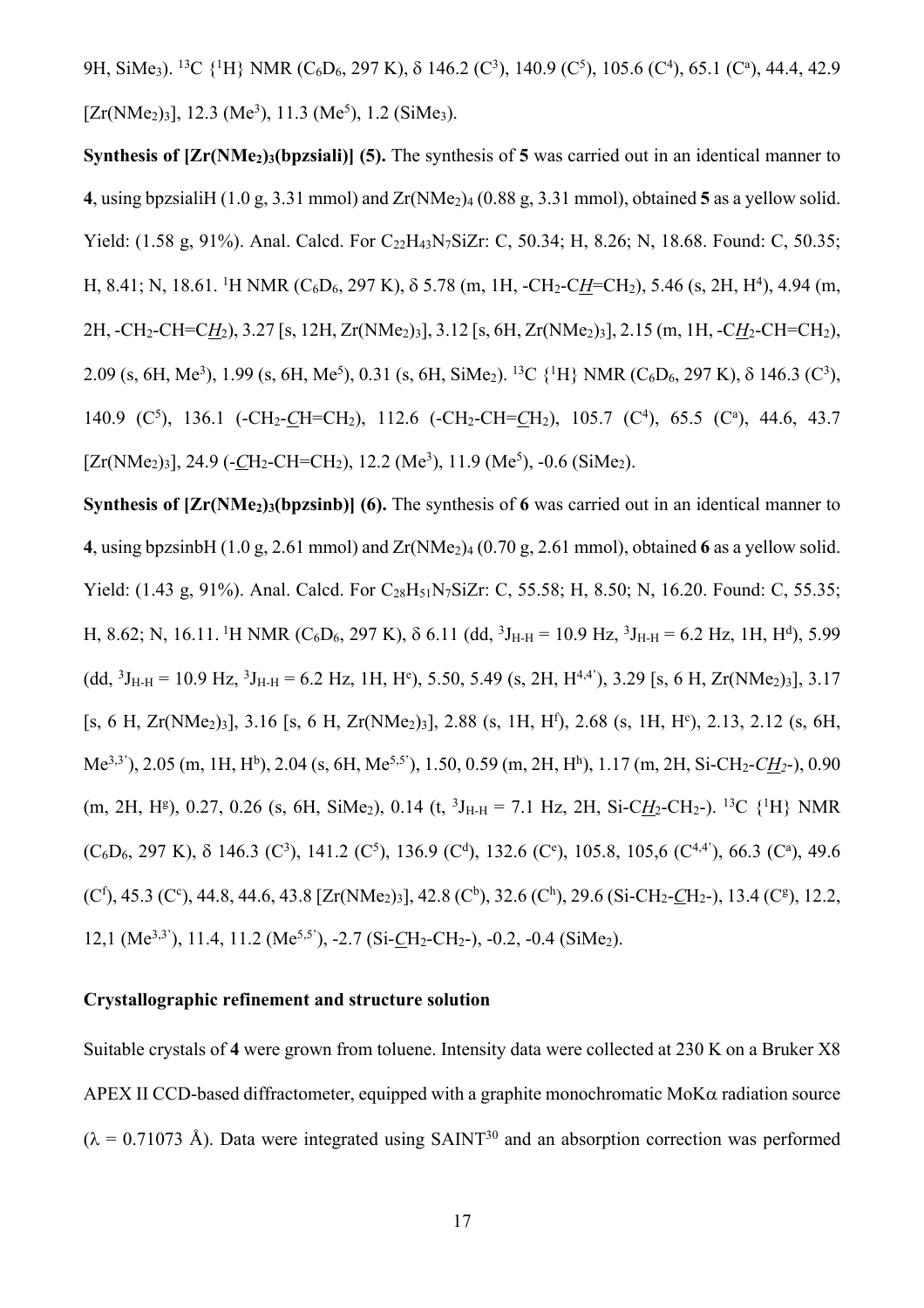with the program SADABS.<sup>31</sup> The structures were solved by direct methods using WINGX package,  $32$ and refined by full-matrix least-squares methods based on *F*<sup>2</sup> .

Final R(F), wR(F2) and goodness-of-fit agreement factors, details on the data collection and analysis can be found in Table S1. CCDC 2002543 contains the supplementary crystallographic data for this paper.

## **ACKNOWLEDGMENTS**

We gratefully acknowledge financial support from the Ministerio de Economía y Competitividad (MINECO), Spain (Grant Nos. CTQ2017-84131-R).

## **CONFLICT OF INTEREST**

There are no conflicts to declare

**Supporting Information Available:** Spectroscopic details of compound **1** and complex **4**, details of crystal data and structure refinement for **4**, experimental details for the synthesis of cyclic carbonates, including 1 H and 13C NMR spectroscopic data and spectra of cyclic carbonates **8a**−**8e**, **10a**−**10e**, **12a**−**12e** and **14**. This material is available free of charge via the Internet at http://pubs.acs.org.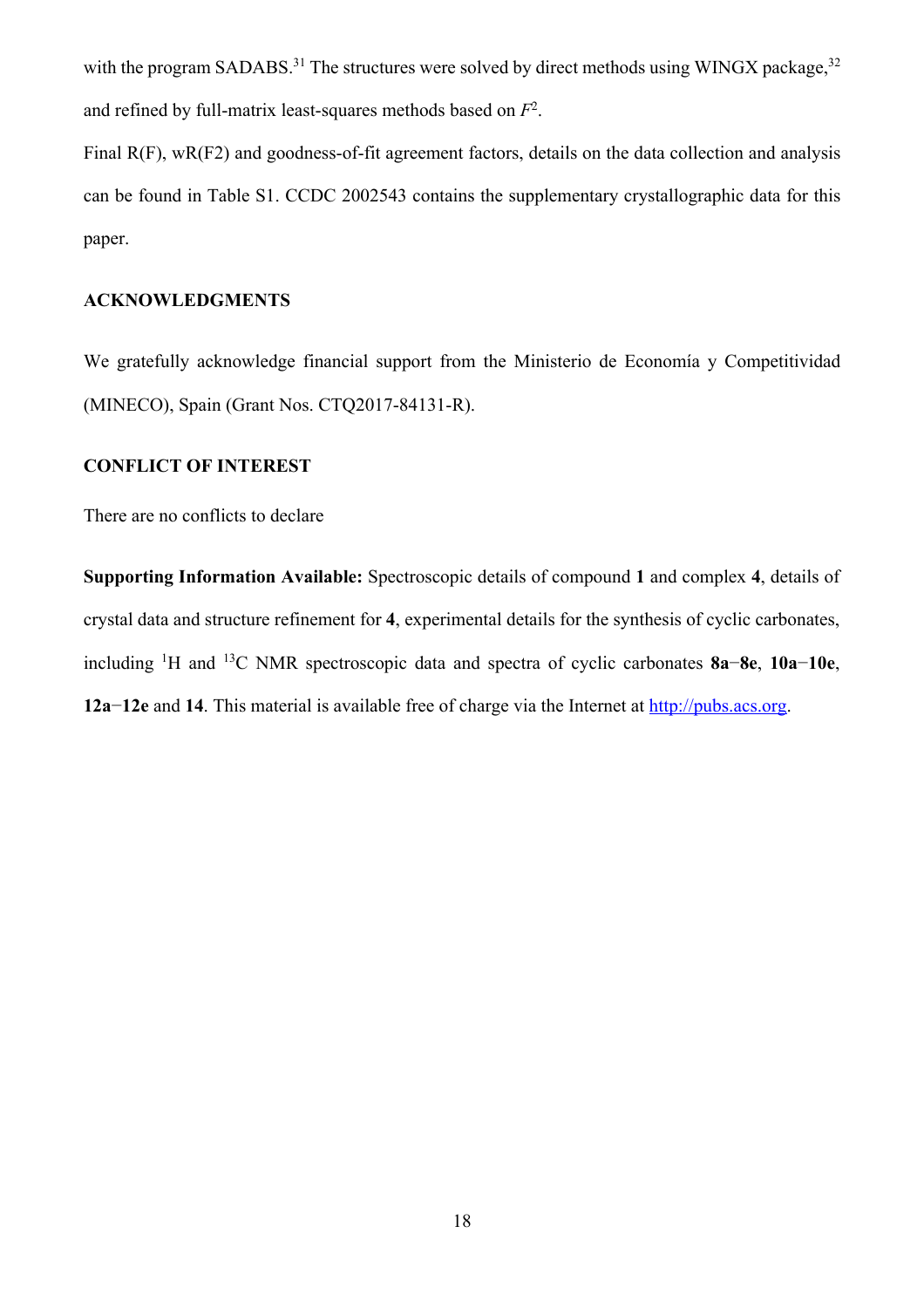#### **REFERENCES**

- 1. (a) Reglinski J.; Spicer M.D. Chemistry of the p-block elements with anionic scorpionate ligands. *Coord. Chem. Rev*. **2015**, *297–298*, 181-207. (b) Otero, A.; Fernández‐Baeza, J.; Lara‐Sánchez, A.; Tejeda, J.; Sánchez‐Barba, L. F. Recent Advances in the Design and Coordination Chemistry of Heteroscorpionate Ligands Bearing Stereogenic Centres. *Eur. J. Inorg. Chem.* **2008**, 5309- 5326. (c) Otero, A.; Fernández-Baeza, J.; Tejeda, J.; Antiñolo, A.; Carrillo-Hermosilla, F.; Díez-Barra, E.; Lara-Sánchez, A.; Fernández-López, M.; Lanfranchi, M.; Pellinghelli, M. A. *J. Chem. Soc., Dalton Trans*. **1999**, 3537–3539.
- 2. Otero, A.; Fernández-Baeza, J.; Tejeda, J.; Lara-Sánchez, A.; Sánchez-Molina, M.; Franco, S.; López-Solera, I.; Rodríguez, A. M.; Sánchez-Barba, L. F.; Morante-Zarcero, S.; Garcés, A. On the Search for NNO-Donor Enantiopure Scorpionate Ligands and Their Coordination to Group 4 Metals. *Inorg. Chem.* **2009**, *48*, 5540-5554.
- 3. Otero, A.; Fernández-Baeza, J.; Antiñolo, A.; Tejeda, J.; Lara-Sánchez, A.; Sánchez-Barba, L. F.; Martínez-Caballero, E.; Rodríguez, A. M.; López-Solera, I. First Complexes of Scandium and Yttrium with NNO and NNS Heteroscorpionate Ligands. *Inorg. Chem.* **2005**, *44*, 5336-5344.
- 4. (a) Honrado, M.; Sobrino, S.; Fernández-Baeza, J.; Sánchez-Barba, L. F.; Garcés, A.; Lara-Sánchez, A.; Rodriguez. A. M. Synthesis of an enantiopure scorpionate ligand by a nucleophilic addition to a ketenimine and a zinc initiator for the isoselective ROP of rac-lactide. *Chem. Commun*. **2019**, *55*, 8947-8950. (b) Otero, A.; Fernández-Baeza, J.; Tejeda, J.; Lara-Sánchez, A.; Franco, S.; Martínez-Ferrer, J.; Carrión, M. P.; López-Solera, I.; Rodríguez, A. M.; Sánchez-Barba, L. F. Direct Synthesis of NNN-Donor Enantiopure Scorpionate Ligands by an Efficient Diastereoselective Nucleophilic Addition to Imines. *Inorg. Chem.* **2011**, *50*, 1826-1839.
- 5. (a) Honrado, M.; Otero, A.; Fernández-Baeza, J.; Sánchez-Barba, L. F.; Garcés, A.; Lara-Sánchez, A.; Martínez-Ferrer, J.; Sobrino S.; Rodríguez A. M. New Racemic and Single Enantiopure Hybrid Scorpionate/Cyclopentadienyl Magnesium and Zinc Initiators for the Stereoselective ROP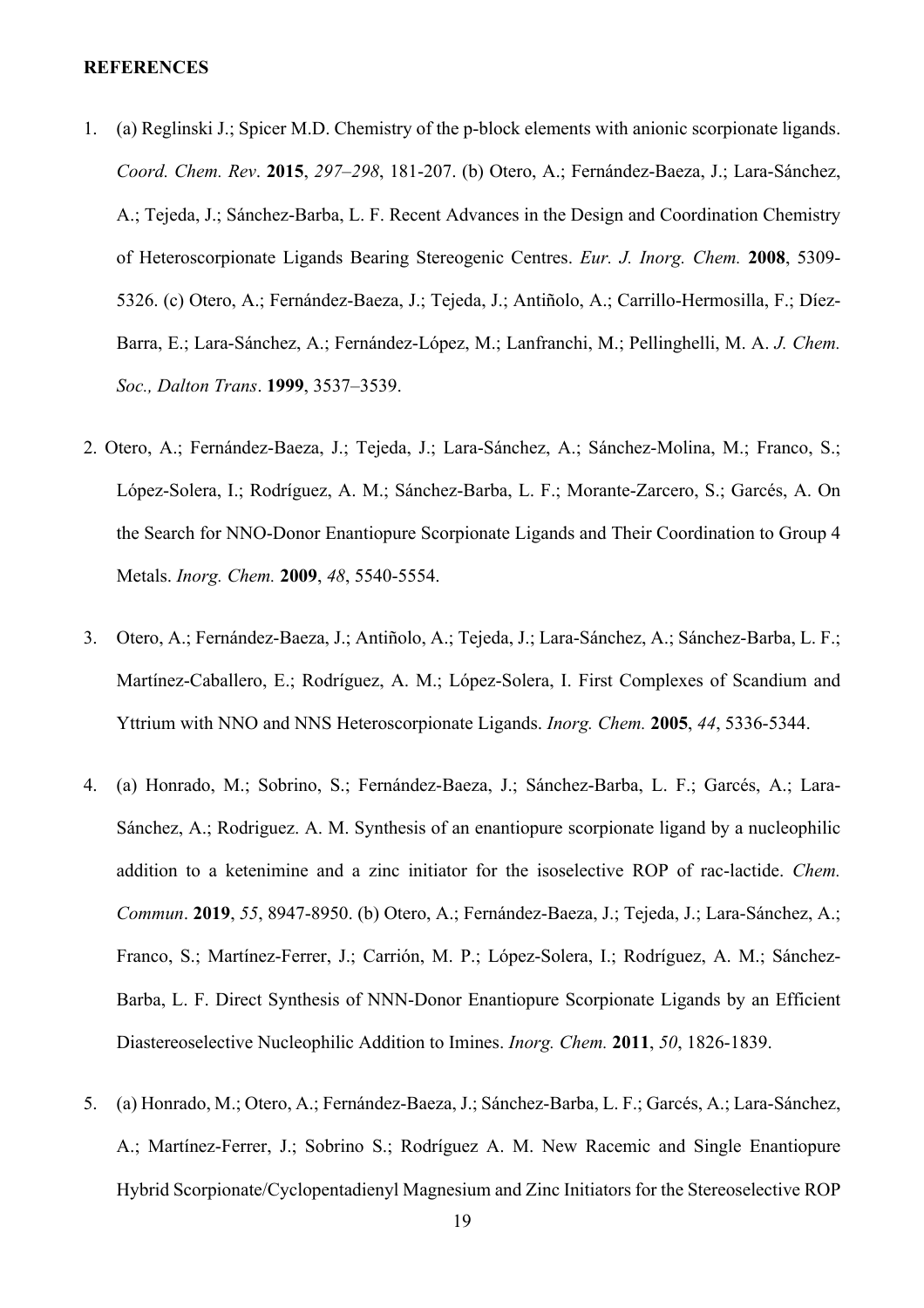of Lactides. *Organometallics* **2015**, *34*, 3196-3208. (b) Honrado, M.; Otero, A.; Fernández-Baeza, J.; Sánchez-Barba, L. F.; Lara-Sánchez, A.; Tejeda, J.; Carrión, M. P.; Martínez-Ferrer, J.; Garcés, A.; Rodríguez, A. M. Efficient Synthesis of an Unprecedented Enantiopure Hybrid Scorpionate/Cyclopentadienyl by Diastereoselective Nucleophilic Addition to a Fulvene. *Organometallics* **2013**, *32*, 3437-3440.

- 6. Otero, A.; Fernández-Baeza, J.; Lara-Sánchez, A.; Sánchez-Barba, L. F. Metal complexes with heteroscorpionate ligands based on the bis(pyrazol-1-yl)methane moiety: Catalytic chemistry. *Coord. Chem. Rev.* **2013**, *257*, 1806-1868.
- 7. Garcés, A.; Sánchez‐Barba, L. F.; Fernández‐Baeza, J.; Otero, A.; Fernández, I.; Lara‐Sánchez, A.; Rodríguez, A. M. Organo-Aluminum and Zinc Acetamidinates: Preparation, Coordination Ability, and Ring-Opening Polymerization Processes of Cyclic Esters. *Inorg. Chem.* **2018**, *57*, 12132‐12142.
- 8. Navarro, M.; Sánchez‐Barba, L. F.; Garcés, A.; Fernández‐Baeza, J.; Fernández, I.; Lara‐Sánchez, A.; Rodríguez, A. M. Bimetallic scorpionate-based helical organoaluminum complexes for efficient carbon dioxide fixation into a variety of cyclic carbonates. *Catal. Sci. Technol*. **2020**, DOI: 10.1039/D0CY00593B.
- 9. Martínez, J.; Castro‐Osma, J. A.; Lara‐Sánchez, A.; Otero, A.; Fernández‐Baeza, J.; Tejeda, J.; Sánchez‐Barba, L. F.; Rodríguez‐Diéguez, A. Ring-opening copolymerisation of cyclohexene oxide and carbon dioxide catalysed by scorpionate zinc complexes. *Polym. Chem.* **2016**, *7*, 6475– 6484.
- 10. (a) Otero, A.; Lara-Sánchez, A.; Fernández-Baeza, J.; Alonso-Moreno, C.; Márquez-Segovia, I.; Sánchez-Barba, L. F.; Castro-Osma, J. A.; Rodríguez, A. M. Heteroscorpionate rare-earth initiators for the controlled ring-opening polymerization of cyclic esters. *Dalton Trans.* **2011**, *40*, 4687-4696. (b) Otero, A.; Fernández-Baeza, J.; Lara-Sánchez, A.; Alonso-Moreno, C.; Márquez-Segovia, I.; Sánchez-Barba, L. F.; Rodríguez, A. M. Ring‐Opening Polymerization of Cyclic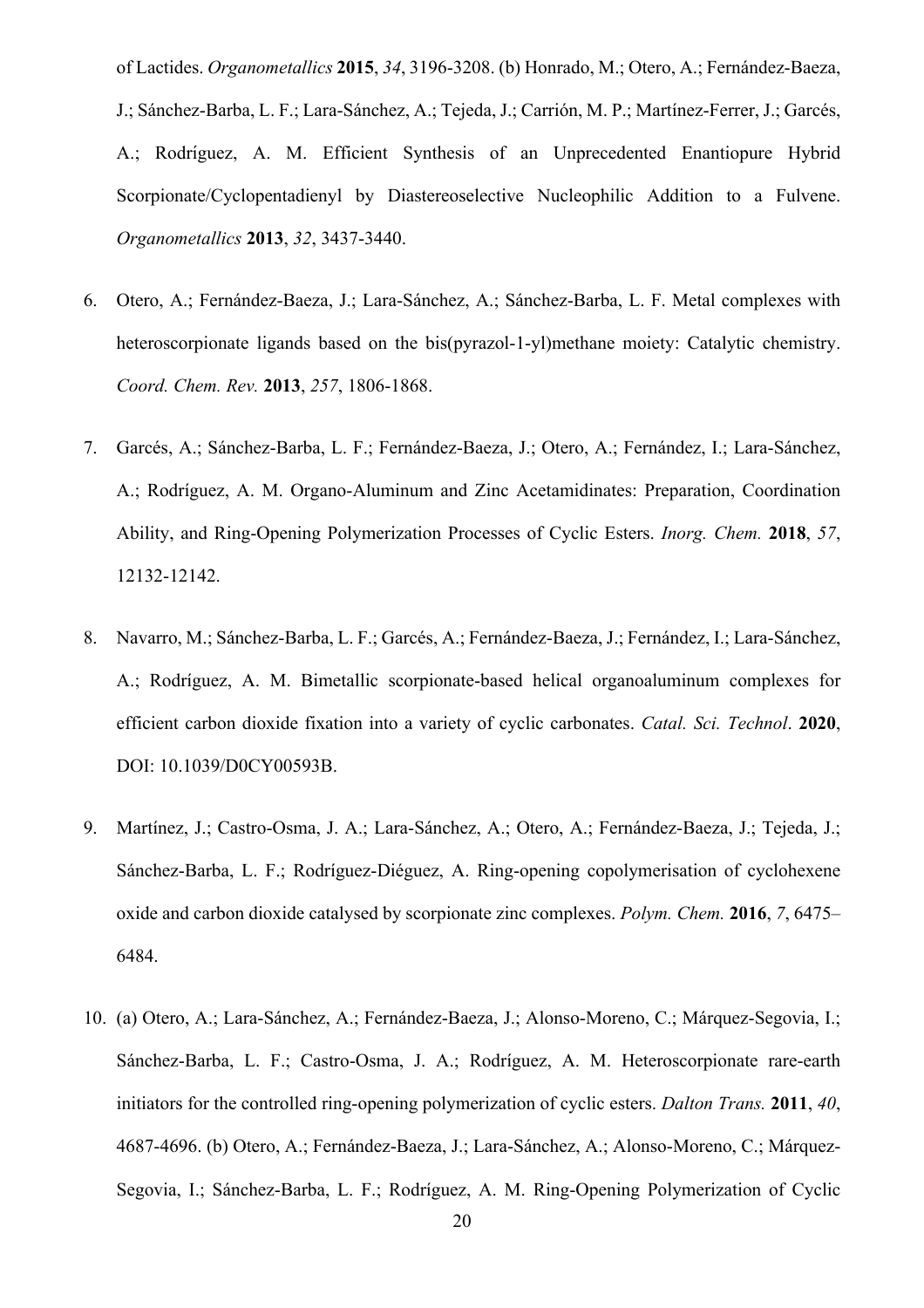Esters by an Enantiopure Heteroscorpionate Rare Earth Initiator. *Angew. Chem. Int. Ed.* **2009**, *48*, 2176-2179.

- 11. Tang, L-F.; Jia, W-L.; Song, D-T.; Wang, Z-H.; Chai, J-F.; Wang, J-T. An Unprecedented κ<sup>3</sup>-[N,C,N] Coordination Mode of the Bis(3,4,5-trimethylpyrazol-1-yl)methide Ligand. *Organometallics* **2002**, *21*, 445-447.
- 12. Muller, C.; Krieck, S.; Gorls, H.; Westerhausen, M. Concept for Enhancement of the Stability of Calcium-Bound Pyrazolyl-Substituted Methanides. *Inorg. Chem.* **2015**, *54*, 2100-2102.
- 13. Kleij, A. W.; North, M.; Urakawa, A. CO2 Catalysis. *ChemSusChem* **2017**, *10*, 1036–1038.
- 14. (a) Liu, M.; Wang, X.; Jiang, Y.; Sun, J.; Arai, M. Hydrogen bond activation strategy for cyclic carbonates synthesis from epoxides and CO<sub>2</sub>: current state-of-the art of catalyst development and reaction analysis. *Catal. Rev.* **2019**, *61*, 214-269. (b) Büttner, H.; Longwitz, L.; Steinbauer, J.; Wulf, C.; Werner*,* T. Recent Developments in the Synthesis of Cyclic Carbonates from Epoxides and CO2. *Top. Curr. Chem.* **2017**, *375*, 50. (c) Maeda, C.; Miyazaki, Y.; Ema, T. Recent progress in catalytic conversions of carbon dioxide. *Catal. Sci. Technol.* **2014**, *4*, 1482‐1497. (d) North, M.; Pasquale, R.; Young, C. Synthesis of cyclic carbonates from epoxides and CO<sub>2</sub>. *Green Chem.* **2010**, *12*, 1514-1539.
- 15. (a) Huang, J.; Worch J.C.; Dove, A.P.; Coulembier, O. Update and Challenges in Carbon Dioxide‐ Based Polycarbonate Synthesis. *ChemSusChem* **2020**, *13*, 469-487. (b) Trott, G.; Saini, P. K., Williams, C. K. Catalysts for CO<sub>2</sub>/epoxide ring-opening copolymerization. *Philos. Trans. R. Soc.*, *A Math. Phys. Eng. Sci.* **2016**, *374* (2061), 20150085.
- 16. (a) Luinstra, G. A. Poly(Propylene Carbonate), Old Copolymers of Propylene Oxide and Carbon Dioxide with New Interests: Catalysis and Material Properties. *Polym. Rev.* **2008**, *48*, 192-219. (b) Qin, Y.; Wang, X. Carbon dioxide‐based copolymers: Environmental benefits of PPC, an industrially viable catalyst, *Biotechnol. J.* **2010**, *5*, 1164-1180.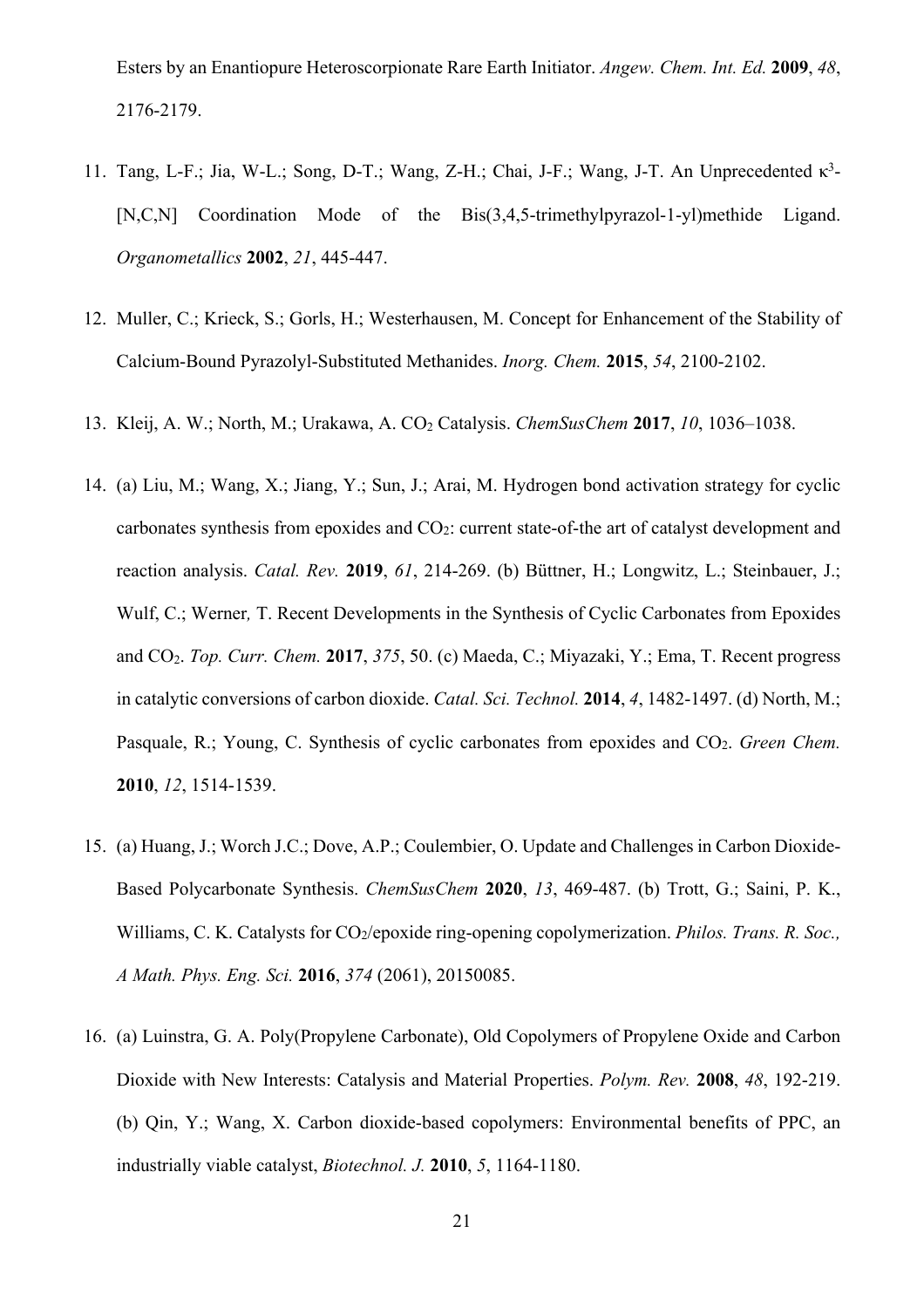- 17. (a) Ni, K.; Kozak, C. M. Kinetic Studies of Copolymerization of Cyclohexene Oxide with CO2 by a Diamino-bis(phenolate) Chromium(III) Complex. *Inorg. Chem.* **2018**, *57*, 3097-3106. (b) Devaine-Pressing, K.; Dawe, L. N.; Kozak, C. M. Cyclohexene oxide/carbon dioxide copolymerization by chromium(III) amino-bis(phenolato) complexes and MALDI-TOF MS analysis of the polycarbonates. *Polym. Chem.* **2015**, *6*, 6305-6315. (c) Darensbourg, D. J.; Poland, R. R.; Strickland, A. L. (Salan)CrCl, an effective catalyst for the copolymerization and terpolymerization of epoxides and carbon dioxide. *J. Polym. Sci., Part A: Polym. Chem.* **2012**, *50*, 127-133.
- 18. (*a*) Wu, H.; Li, J.; Yang, D.; Tong, P.; Zhao, J.; Wang, B.; Qu, J. CO<sub>2</sub> fixation and transformation on a thiolate-bridged dicobalt scaffold under oxidising conditions. *Inorg. Chem. Front.* **2019**, *6*, 2185-2193. (b) Jiang, X.; Gou, F.; Chen, F.; Jing, H. Cycloaddition of epoxides and  $CO_2$  catalyzed by bisimidazole-functionalized porphyrin cobalt(III) complexes. *Green Chem.* **2016**, *18*, 3567- 3576. (c) Lu, X.-B.; Darensbourg, D. J. Cobalt catalysts for the coupling of  $CO<sub>2</sub>$  and epoxides to provide polycarbonates and cyclic carbonates. *Chem. Soc. Rev.* **2012**, *41*, 1462-1484. (d) Sibaouih, A.; Ryan, P.; Leskelä, M.; Rieger, B.; Repo, T. Facile synthesis of cyclic carbonates from CO<sub>2</sub> and epoxides with cobalt(II)/onium salt based catalysts. *Appl. Catal. A-Gen.* **2009**, *365*, 194-198.
- 19. (a) Monica, F. D.; Buonerba, A.; Capacchione, C. Homogeneous Iron Catalysts in the Reaction of Epoxides with Carbon Dioxide. *Adv. Synth. Catal.* **2019**, *361*, 265-282. (b) Seong, E. Y.; Kim, J. H.; Kim, N. H.; Ahn, K.-H.; Kang, E. J. Multifunctional and Sustainable Fe‐Iminopyridine Complexes for the Synthesis of Cyclic Carbonates. *ChemSusChem* **2019**, *12*, 409-415. (c) Chen, F.; Liu, N.; Dai, B. Iron(II) Bis-CNN Pincer Complex-Catalyzed Cyclic Carbonate Synthesis at Room Temperature. *ACS Sustain. Chem. Eng.* **2017**, *5*, 9065-9075.
- 20. (*a*) Maeda, C.; Taniguchi, T.; Ogawa, K.; Ema, T. Bifunctional Catalysts Based on m‐Phenylene‐ Bridged Porphyrin Dimer and Trimer Platforms: Synthesis of Cyclic Carbonates from Carbon Dioxide and Epoxides. *Angew. Chem. Int. Ed.* **2015**, *54*, 134-138. (b) Ema, T.; Miyazaki, Y.; Shimonishi, J.; Maeda, C.; Hasegawa, J.-Y. Bifunctional Porphyrin Catalysts for the Synthesis of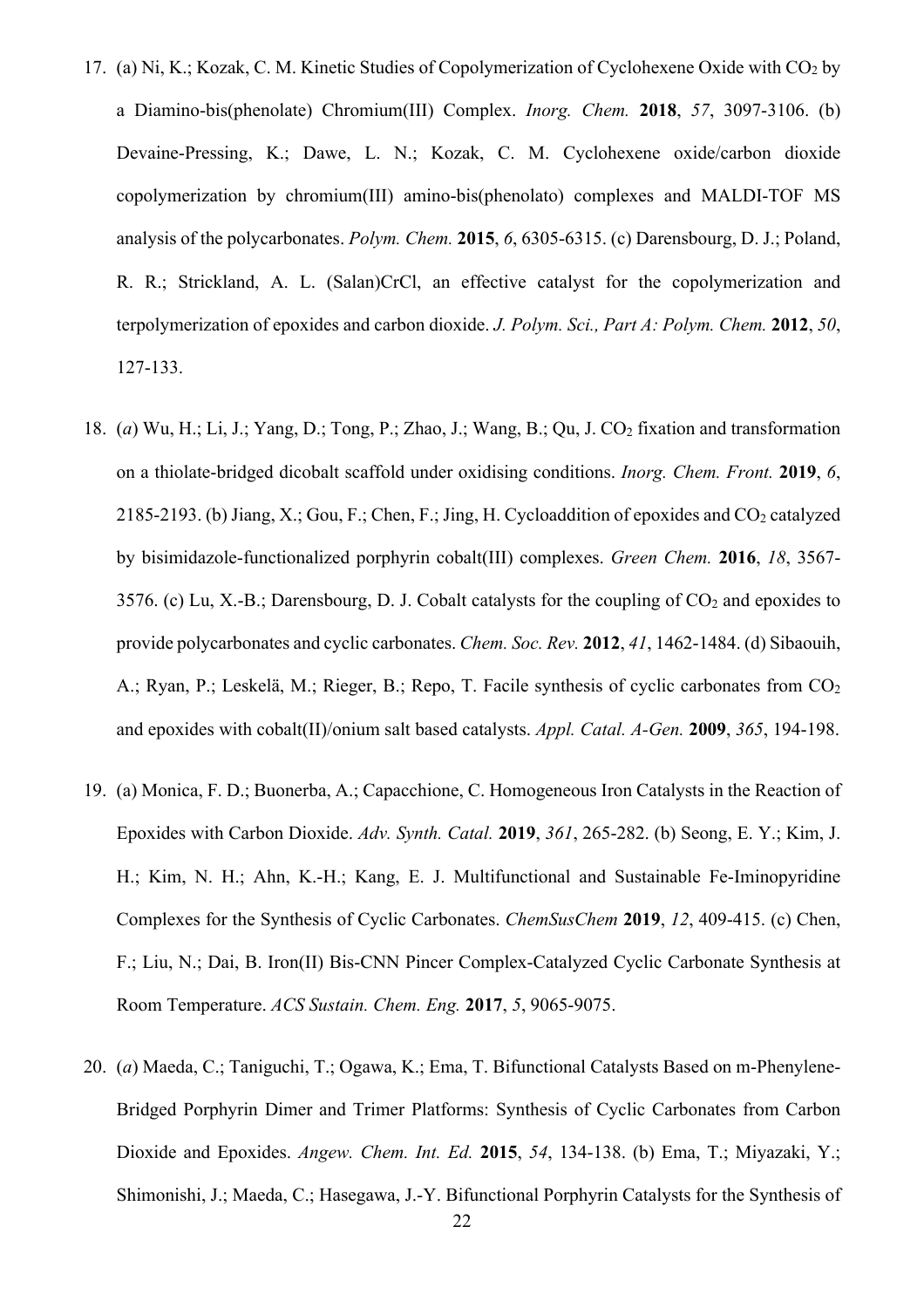Cyclic Carbonates from Epoxides and CO2: Structural Optimization and Mechanistic Study. *J. Am. Chem. Soc.* **2014**, *136*, 15270-15279. (c) Ema, T.; Miyazaki, Y.; Koyama, S.; Yano, Y.; Sakai, T. A bifunctional catalyst for carbon dioxide fixation: cooperative double activation of epoxides for the synthesis of cyclic carbonates. *Chem. Commun.* **2012**, *48*, 4489-4491.

- 21. (a) Sobrino, S.; Navarro, M.; Fernández-Baeza, J.; Sánchez-Barba, L. F.; Garcés, A.; Lara-Sánchez, A.; Castro-Osma, J. A. Efficient  $CO<sub>2</sub>$  fixation into cyclic carbonates catalyzed by NNOscorpionate zinc complexes. *Dalton Trans.* **2019**, *48*, 10733-10742. (b) Lang, X.-D.; Yu, Y.-C.; He, L.-N. Zn-salen complexes with multiple hydrogen bonding donor and protic ammonium bromide: Bifunctional catalysts for CO<sub>2</sub> fixation with epoxides at atmospheric pressure. *J. Mol. Catal. A: Chem.* **2016**, *420*, 208-215. (c) Maeda, C.; Shimonishi, J.; Miyazaki, R.; Hasegawa, J. y.; Ema, T. Highly Active and Robust Metalloporphyrin Catalysts for the Synthesis of Cyclic Carbonates from a Broad Range of Epoxides and Carbon Dioxide. *Chem. Eur. J.* **2016**, *22*, 6556- 6563. (d) Fuchs, M. A.; Staudt, S.; Altesleben, C.; Walter, O.; Zevaco, T. A.; Dinjus, E. A new air-stable zinc complex based on a 1,2-phenylene-diimino-2-cyanoacrylate ligand as an efficient catalyst of the epoxide–CO<sub>2</sub> coupling. *Dalton Trans.* **2014**, 43, 2344-2347. (e) Luo, R.; Zhou, X.; Chen, S.; Li, Y.; Zhou, L.; Ji, H. Highly efficient synthesis of cyclic carbonates from epoxides catalyzed by salen aluminum complexes with built-in "CO<sub>2</sub> capture" capability under mild conditions. *Green Chem.* **2014**, *16*, 1496-1506.
- 22. (a) Kim, Y.; Hyun, K.; Ahn, D.; Kim, R.; Park, M. H.; Kim, Y. Efficient Aluminum Catalysts for the Chemical Conversion of  $CO<sub>2</sub>$  into Cyclic Carbonates at Room Temperature and Atmospheric CO2 Pressure. *ChemSusChem* **2019**, *12*, 4211-4220. (b) Rintjema, J.; Kleij, A. W. Aluminum‐ Mediated Formation of Cyclic Carbonates: Benchmarking Catalytic Performance Metrics. *ChemSusChem* **2017**, *10*, 1274-1282. (c) Cozzolino, M.; Rosen, T.; Goldberg, I.; Mazzeo, M.; Lamberti, M. Selective Synthesis of Cyclic Carbonate by Salalen-Aluminum Complexes and Mechanistic Studies. *ChemSusChem* **2017**, *10*, 1217-1223. (d) Rintjema, J.; Epping, R.; Fiorani,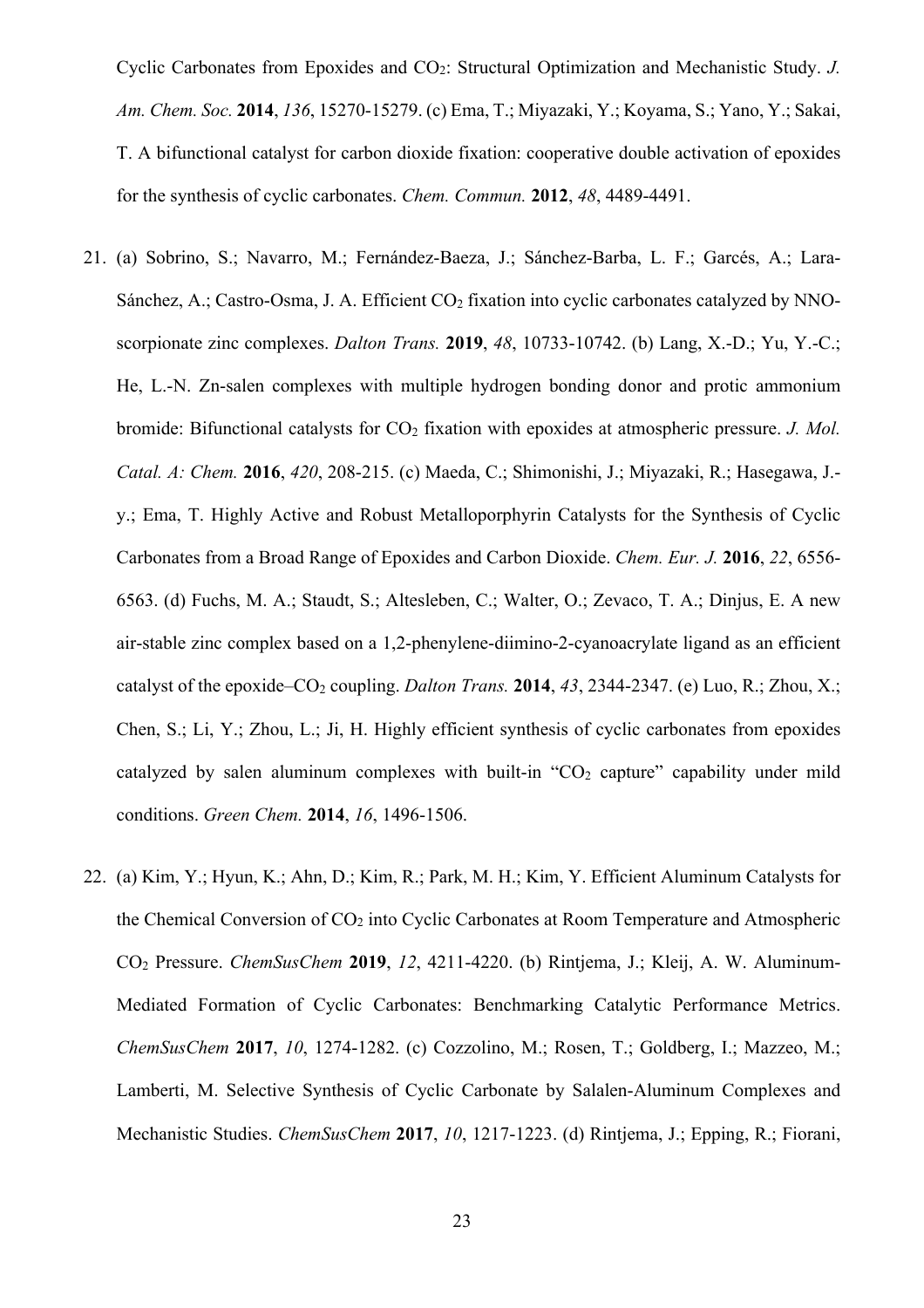G.; Martín, E.; Escudero-Adán, E. C.; Kleij, A. W. Substrate-Controlled Product Divergence: Conversion of CO2 into Heterocyclic Products. *Angew. Chem. Int. Ed.* **2016**, *55*, 3972-3976.

- 23. D'Elia, V.; Pelletier, J. D. A.; Basset, J.-M. Cycloadditions to Epoxides Catalyzed by Group III– V Transition‐Metal Complexes. *ChemCatChem* **2015**, *7*, 1906–1917.
- 24. (a) Mandal, M.; Ramkumar, V.; Chakraborty, D. Salen complexes of zirconium and hafnium: synthesis, structural characterization and polymerization studies. *Polym. Chem.* **2019**, *10*, 3444- 3460. (b) Barthel, A.; Saih, Y.; Gimenez, M.; Pelletier, J. D. A.; Kühn, F. E.; D' Elia, V.; Basset, J.-M. Highly integrated  $CO<sub>2</sub>$  capture and conversion: direct synthesis of cyclic carbonates from industrial flue gas. *Green Chem*. **2016**, *18*, 3116–3123. (c) Mandal, M.; Monkowiusb, U.; Chakraborty, D. Synthesis and structural characterization of titanium and zirconium complexes containing half-salen ligands as catalysts for polymerization reactions. *New J. Chem.* **2016**, *40*, 9824-9839. (d) Kim, S. H.; Ahn, D.; Kang, Y. Y.; Kim, M.; Lee, K.-S.; Lee, J.; Park, M. H.; Kim, Y. Zirconocene Complexes as Catalysts for the Cycloaddition of CO<sub>2</sub> to Propylene Oxide. *Eur. J. Inorg. Chem.* **2014**, 5107–5112. (e) Pal, T. K.; De Parimal, D.; Bharadwajc, K. Metal–organic frameworks for the chemical fixation of CO2 into cyclic carbonates. *Coord. Chem. Rev.* **2020**, *408*, 213173. (f) Kumara, G.; Das, S. K. Coordination frameworks containing compounds as catalysts. *Inorg. Chem. Front.* **2017**, *4*, 202–233.
- 25. Tang, L-F.; Jia, W-L.; Zhao, X-M.; Yang, P.; Wang, J-T. Synthesis of bis(pyrazol-1-yl)methanes with organogermyl and organosilyl groups on the methine carbon and their reaction with  $W(CO)_{5}$ (THF). X-ray crystal structures of Ph<sub>3</sub>GeCHPz<sub>2</sub>W(CO)<sub>4</sub> and Me<sub>3</sub>SiCHPz<sub>2</sub>W(CO)<sub>4</sub> (Pz=3,5-dimethylpyrazole) *J. Organomet. Chem.* **2002**, *658*, 198-203.
- 26. Beattie, C.; North, M.; Villuendas, P.; Young, C. Influence of Temperature and Pressure on Cyclic Carbonate Synthesis Catalyzed by Bimetallic Aluminum Complexes and Application to Overall syn-Bis-hydroxylation of Alkenes. *J. Org. Chem.* **2013**, *78*, 419-426.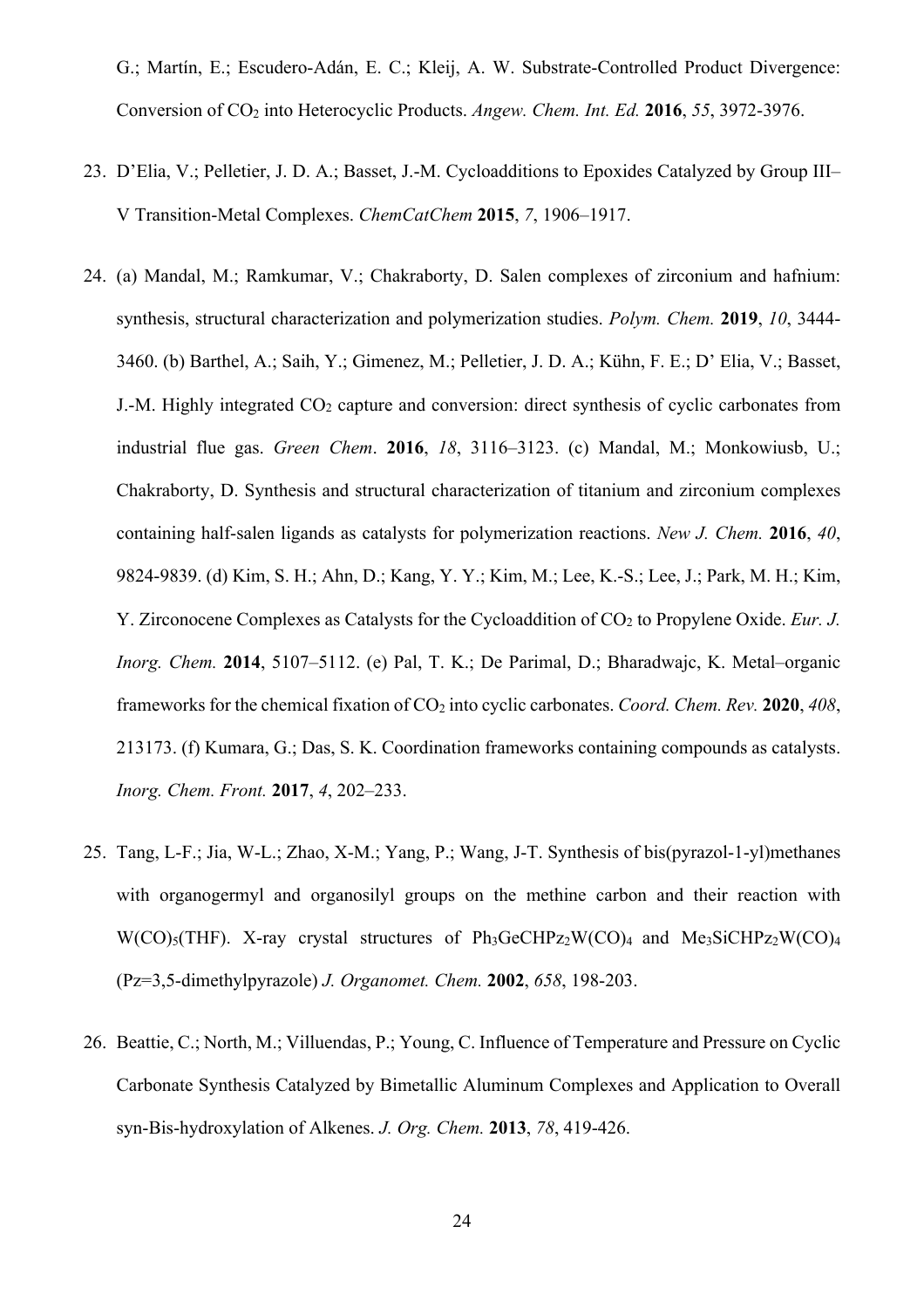- 27. (a) Datta, J.; Włoch, M. Progress in non-isocyanate polyurethanes synthesized from cyclic carbonate intermediates and di- or polyamines in the context of structure–properties relationship and from an environmental point of view. *Polym. Bull.* **2016**, *73*, 1459-1496. (b) Rokicki, G.; Parzuchowski, P. G.; Mazurek, M. Non‐isocyanate polyurethanes: synthesis, properties, and applications. *Polym. Adv. Technol.* **2015**, *26*, 707-761.
- 28. (a) Maltby, K. A.; Hutchby, M.; Plucinski, P.; Davidson, M. G.; Hintermair, U. Selective Catalytic Synthesis of 1,2‐ and 8,9‐Cyclic Limonene Carbonates as Versatile Building Blocks for Novel Hydroxyurethanes. *Chem. Eur. J.* **2020***,* doi.org/10.1002/chem.201905561. (b) Firdaus, M.; Montero de Espinosa, L.; Meier, M. A. R. Terpene-Based Renewable Monomers and Polymers via Thiol–Ene Additions. *Macromolecules* **2011**, *44*, 7253-7262.
- 29. (a) Sebastian, J.; Sala, P.; Del Mazo, J.; Sancho, M.; Ochoa, C.; Elguero, J.; Fayet J. P.; Vertut, M. C. N‐polyazolylmethanes. 1. Synthesis and nmr study of N,N′‐diazolylmethanes. *J. Heterocyclic Chem.* **1982**, *19*, 1141–1145. (b) Díez-Barra, E.; de la Hoz, A.; Sánchez-Migallón, A.; Tejeda, J. Selective lithiation of bis(azol-1-yl)methanes. *J. Chem. Soc., Perkin Trans. 1* **1993**, 1079–1083.
- 30. SAINT v8.37, Bruker-AXS, APEX3 v2016.1.0. Madison, Wisconsin, USA. 2016.
- 31. SADABS, Krause, L., Herbst-Irmer, R., Sheldrick, G. M. & Stalke, D. Comparison of silver and molybdenum microfocus X-ray sources for single-crystal structure determination. *J. Appl. Crystallogr.* **2015**, *48*, 3.
- 32. (a) Farrugia, L. J. WinGX and ORTEP for Windows: an update. *J. Appl. Cryst.* **2012**, *45*, 849- 854. (b). Sheldrick, G. M. SHELX-2014, Program for Crystal Structure Refinement, University of Göttingen, Göttingen, Germany, 2014.